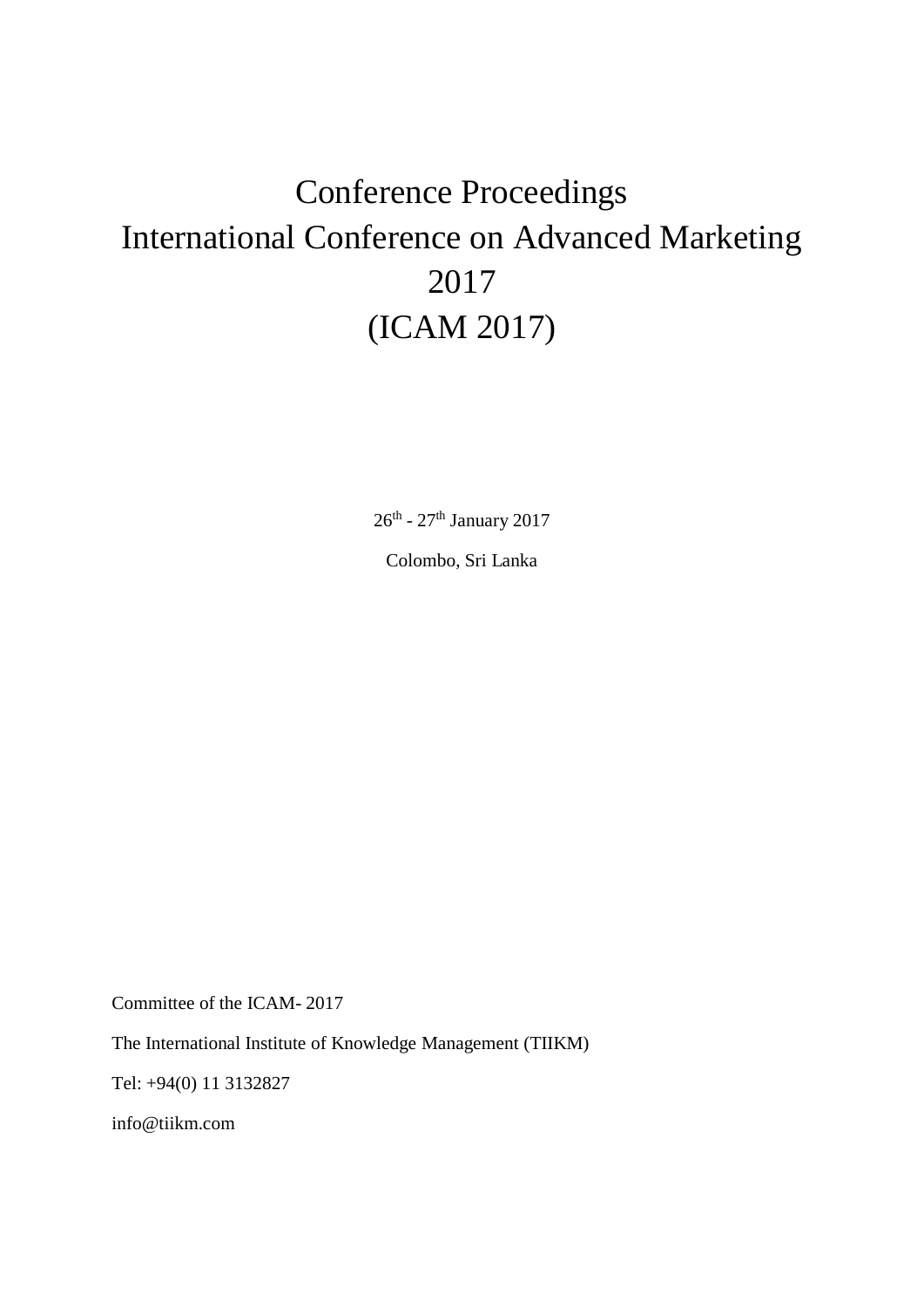# **Disclaimer**

The responsibility for opinions expressed, in articles, studies and other contributions in this publication rests solely with their authors, and this publication does not constitute an endorsement by the ICAM or TIIKM of the opinions so expressed in them.

Official website of the conference

www.marketingconference.co

Conference Proceedings of International Conference on Advanced Marketing 2017 (ICAM 2017)

Edited by Dr. Ajith Medis and Others

ISSN: 2536-8303 Online

Copyright @ TIIKM All rights are reserved according to the code of intellectual property act of Sri Lanka, 2003

Published by The International Institute of Knowledge Management (TIIKM)

Tel: +94(0) 11 3132827

Fax: +94(0) 11 2835571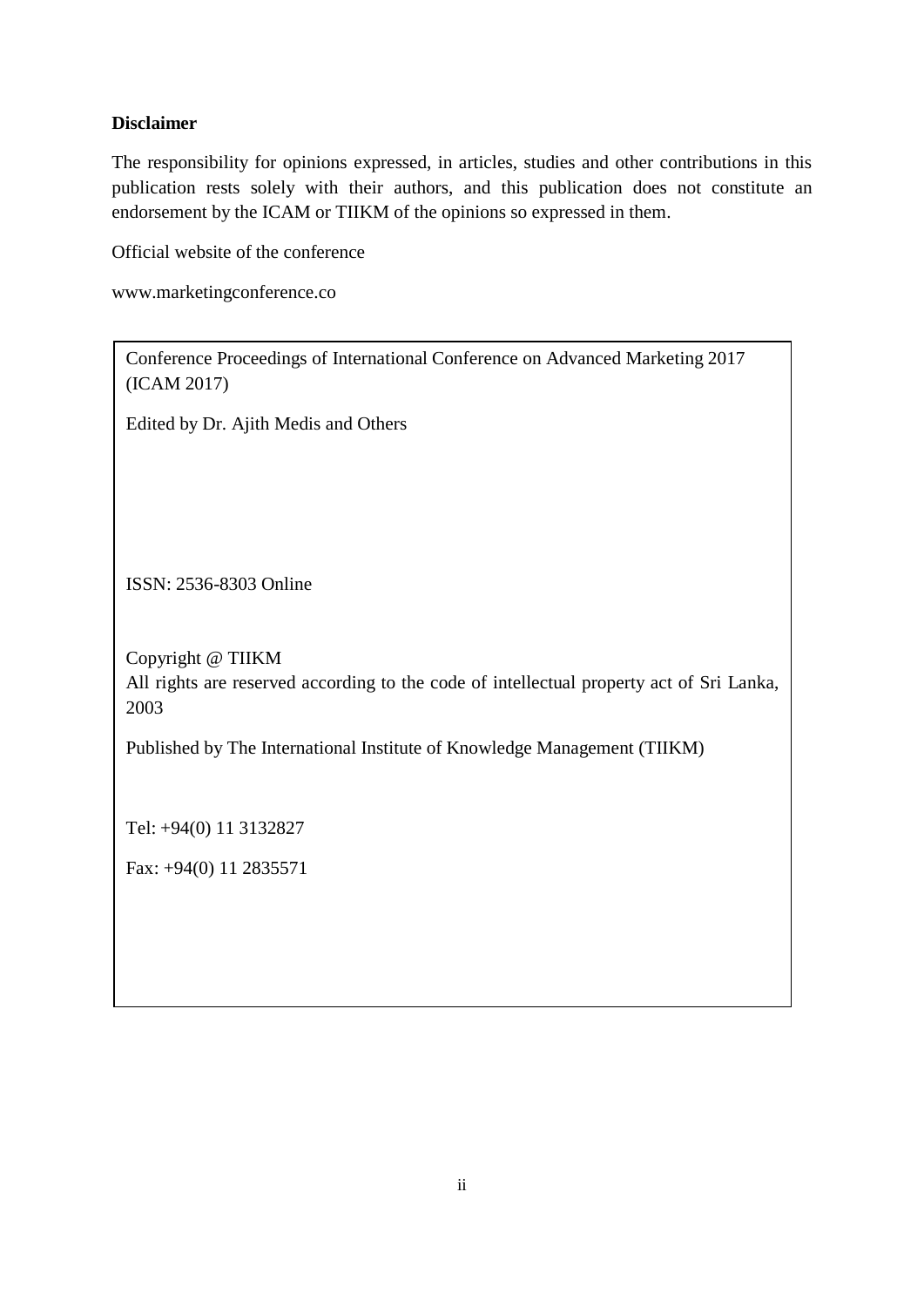# **Hosting Partner:**

Department of Marketing Management, Faculty of Commerce and Management Studies, University of Kelaniya, Sri Lanka

# **Academic Partners:**

Faculty of Organization and Management, Silesian University of Technology, Poland

Faculty of Business Administration and Accountancy, Khon Kaen University (KKU) Thailand

# **Organized By:**

The International Institute of Knowledge Management (TIIKM), Sri Lanka

| <b>ICAM 2017 Committee</b> |                                                                                                                                                                     |
|----------------------------|---------------------------------------------------------------------------------------------------------------------------------------------------------------------|
| DR. AJITH MEDIS            | (Chair, ICAM 2017)                                                                                                                                                  |
|                            | Senior Lecturer at University of Kelaniya, Sri<br>Lanka, Board Consultant: Alliance Finance PLC,<br>Marketing Consultant: Prime Lands                               |
| PROF A. PARASURAMAN        | (Keynote Speaker, ICAM 2017)                                                                                                                                        |
|                            | Professor and Holder of the James<br>W.<br>McLamore Chair in Marketing (endowed by the<br>Burger King Corporation), School of Business,<br>University of Miami, USA |
| PROF. SERGIUS KOKU         | (Keynote Speaker, ICAM 2017)                                                                                                                                        |
|                            | Florida Atlantic University, Boca Raton, Florida,<br><b>USA</b>                                                                                                     |
| MR. ISANKA. P. GAMAGE      | (Conference Convener, ICAM 2017)                                                                                                                                    |
|                            | The International Institute of Knowledge<br>Management                                                                                                              |
| MR. OSHADEE WITHANAWASAM   | (Conference Publication Chair, ICAM 2017)                                                                                                                           |
|                            | The International Institute of Knowledge<br>Management                                                                                                              |
| MS. SANDAL GURUSINGHE      | (Conference Coordinator, ICAM 2017)                                                                                                                                 |
|                            | The International Institute of Knowledge<br>Management                                                                                                              |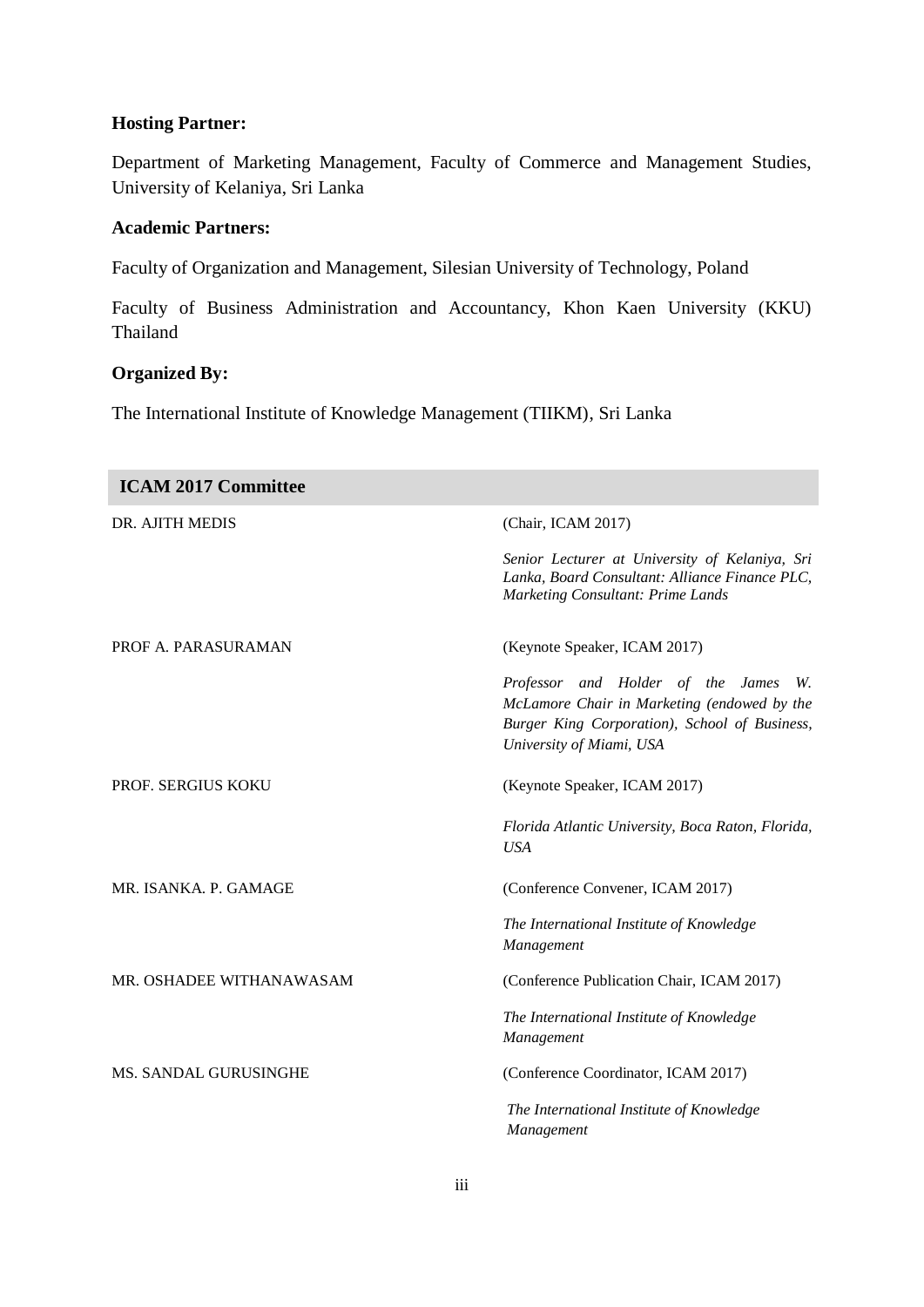### **Editorial Board-ICOM 2013 Editorial Board - ICAM 2017**

# **Editor in Chief**

*Dr. Ajith Medis,* Senior Lecturer at University of Kelaniya, Sri Lanka, Board Consultant: Alliance Finance PLC, Marketing Consultant: Prime Lands

### **Editorial Board**

*Prof. Sergius Koku*, Florida Atlantic University, Boca Raton, Florida, USA

*The Editorial Board is not responsible for the content of any abstract*

# **Committee Members - ICAM 2017**

#### **Advisory Board**

*Dr. D.M. Semasinghe,* Dean, Faculty of Commerce and Management Studies, University of Kelaniya, Sri Lanka

*Dr. W.M.C.B. Wanninayake*, Head, Department of Marketing Management, University of Kelaniya, Sri Lanka

*Dr. R.A.S. Weerasiri*, Senior Lecturer, Department of Marketing Management, University of Kelaniya, Sri Lanka

#### **Scientific Committee**

*Prof. Ananada Patabendige*, Faculty of Commerce and Management Studies, University of Kelaniya, Sri Lanka

*Prof. Abhinandan K Jain,* Institute of Management at Ahmedabad (IIMA), India

*Asst. Prof. Tariq Bhatti,* College of Business, Zayed University, United Arab Emirates

*Dr. W.M.C.B. Wanninayake,* Head, Department of Marketing Management, University of Kelaniya, Sri Lanka

*Dr. Ivana Casaburi,* Associate Professor, Department of Marketing Management, ESADE Business and Law School – University Ramon Llull, Spain

*Dr. R.A.S. Weerasiri,* Senior Lecturer, Department of Marketing Management, University of Kelaniya, Sri Lanka

*Dr. Ajith Medis*, Senior Lecturer,Department of Marketng Management, University of Kelaniya, Sri Lanka

*Dr. (Mrs.) H.M.R.P. Herath,* Senior Lecturer, Department of Marketing Management, University of Kelaniya, Sri Lanka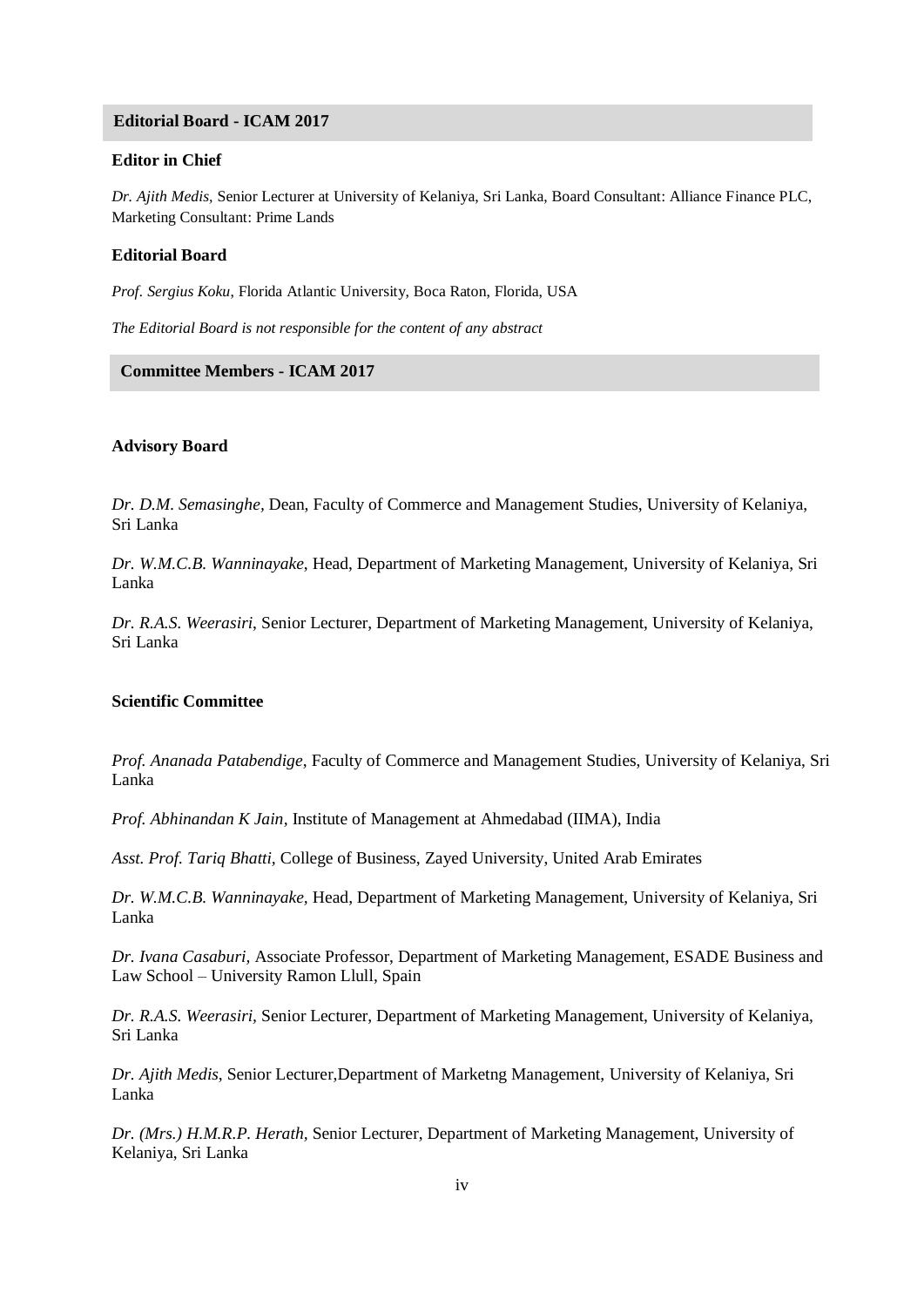*Dr. D. Raja Jebasingh,* Assistant Professor, PG & Research Dept of Commerce and Management, St.Joseph's College of Commerce (Autonomous), India

*Dr. Sami Kajalo,* Senior University Lecturer, Department of Marketing, Aalto University School of Business, Finland.

*Prof. Kok Wei Khong,* Professor of Marketing Analytics, The University of Nottingham Malaysia Campus, Malaysia

*Prof. Fon Sim Ong,* Professor of Marketing, The University of Nottingham Malaysia Campus, Malaysia

*Dr. Danuta Szwajca,* Senior Lecturer, institute of Economics and Informatics, Silesian University of Technology, Poland

*Dr. Wieslaw Caputa,* institute of Economics and Informatics, Silesian University of Technology, Poland

#### **The Working Committee**

*Dr. (Mrs.) H.M.R.P. Herath*, Senior Lecturer, Faculty of Commerce and Management Studies, University of Kelaniya, Sri Lanka

*Mr. D.M.R. Dissanayake,* Senior Lecturer, Faculty of Commerce and Management Studies, University of Kelaniya, Sri Lanka

*Mrs. P.M.P. Fernando,* Senior Lecturer, Faculty of Commerce and Management Studies, University of Kelaniya, Sri Lanka

*Ms. H.M.G.Y.J. Hennayake,* Lecturer, Faculty of Commerce and Management Studies, University of Kelaniya, Sri Lanka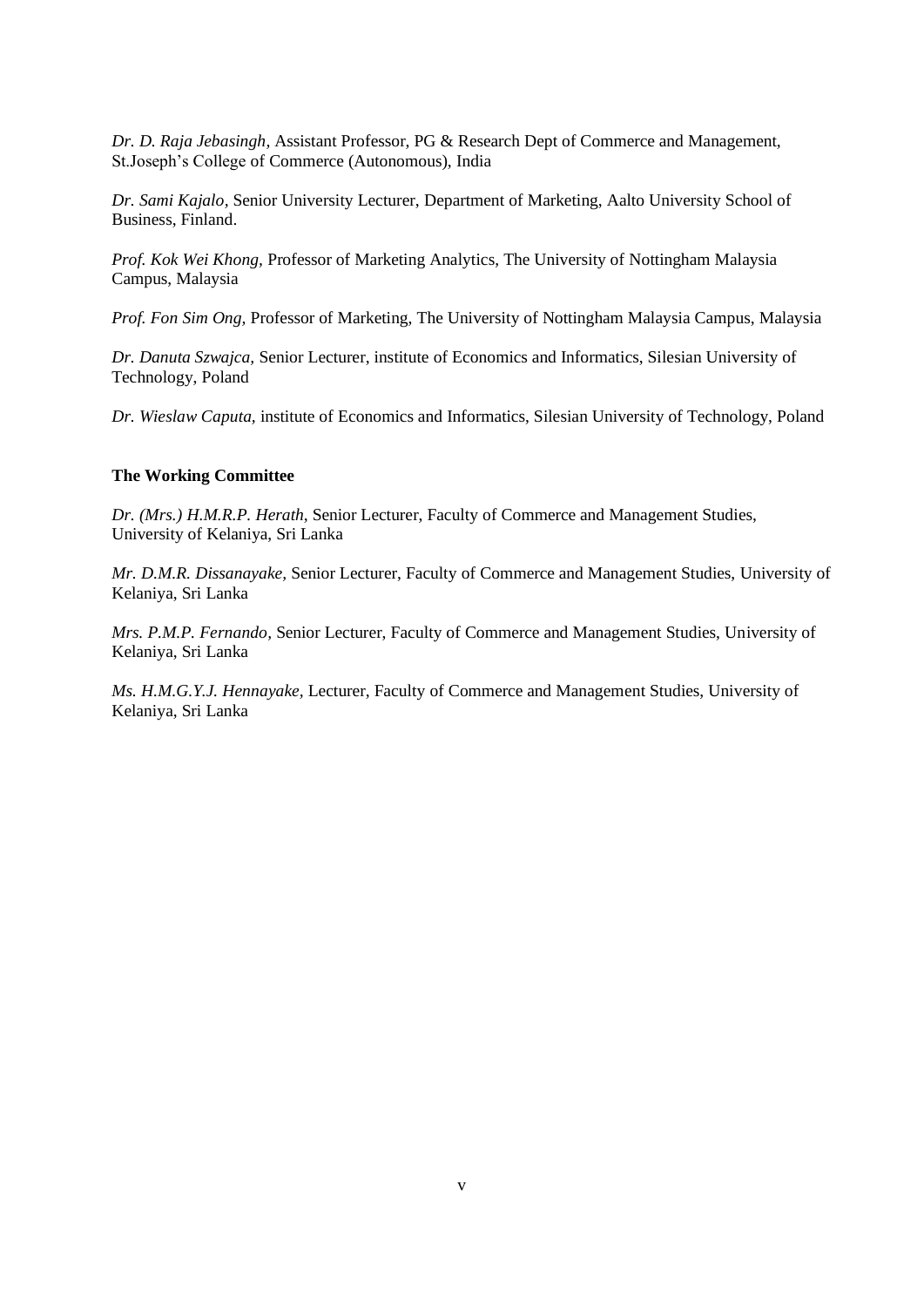| 01. Influence of Celebrity Worship Motives on Perceived Brand 1 - 10<br><b>Evaluation of Endorsed-Brand</b> |           |
|-------------------------------------------------------------------------------------------------------------|-----------|
| Dissanayake D. M. R. Ismail N. & Sharif S. P.                                                               |           |
| 02. The Impact of Public Relations on News Coverage                                                         | $10 - 15$ |
| Arora P., Mahesh P. & Sreedher R.                                                                           |           |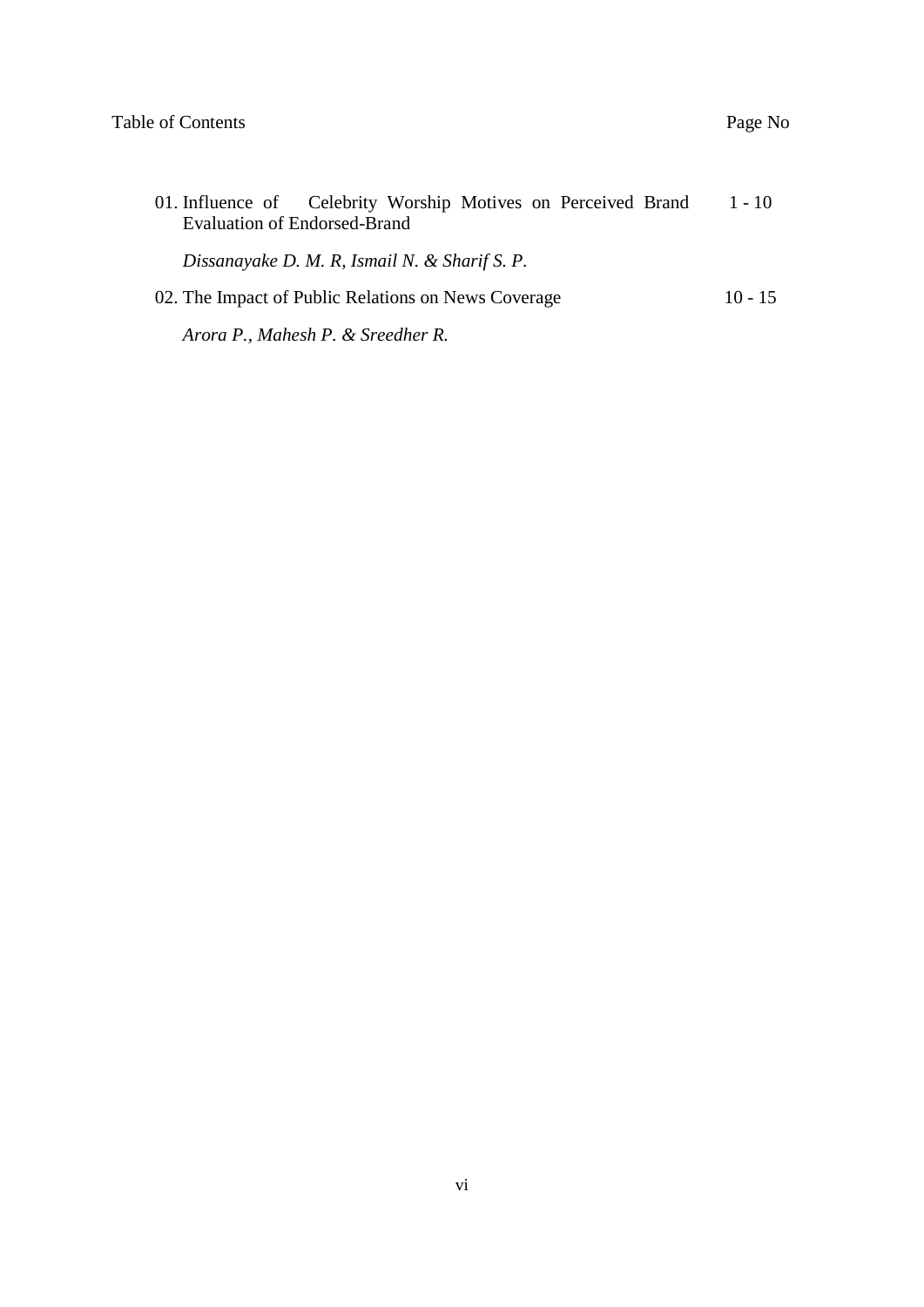# **Influence of Celebrity Worship Motives on Perceived Brand Evaluation of Endorsed-Brand**

Dissanayake D. M. R<sup>1</sup>, Ismail N.<sup>2</sup>, Sharif S. P.<sup>3</sup>

*<sup>1</sup> University of Kelaniya, Sri Lanka 1, 2, 3Taylor's University, Malaysia* 

**Abstract:** The concept of Effectiveness of Celebrity Endorsement has been explained in different models and theories as a notion related to the characteristics of the celebrity and the management – related perspectives of its use. The impact generated through the effectiveness of celebrity endorsement on endorsed brand is referred as brand evaluation. In addition, Absorption–Addiction Model (McCutcheon, Lynn, Lange, & Houran, 2002) explains how psychological bond between respondents and the respective celebrity is determined via "Celebrity Worship Motives" influences brand evaluation. Accordingly, this paper reviews how celebrity worship motives operate as a mechanism to moderate the relationship between perceived effectiveness of celebrity endorsement and perceived brand evaluation contexts. An extended literature review was followed as the main research instrument by highlighting empirical research gaps postulated by recently held studies. Accordingly, this study aims to propose research propositions to services sector brands in line with the empirical research gaps postulated by recently held studies. Finally, researchers suggest research hypotheses based on the literature reviews and discussions connected to the notion of celebrity worship motives. Paper concluded claiming empirical gaps found in services sector to examine how celebrity worship motives moderates the effectiveness of celebrity endorsement on perceived brand evaluation.

**Keywords**: Absorption–Addiction Model, Celebrity Worship Motives, Effectiveness of Celebrity Endorsement, Perceived Brand Evaluation, Services Sector

#### **Introduction**

#### **Background of the Study: Notion of Effectiveness of Celebrity Endorsement**

Celebrity endorsement has been reported as a significant commercial practice across the world depending on its commercial impact in terms of practice intensity, cost and the strategic effect made on endorsed brands (Ding, Molchanov & Stork ,2010;Dissanayake& Ismail,2015;Elberse & Verleun, 2012; Hung, 2014; Shimp, 2003; Tzoumaka, Tsiotsou, & Siomkos, 2014).The economic impact of celebrity endorsement practices has been justified with media branding contexts (Elberse & Verleun,2012) whilst the nature of celebrity endorsement has been claimed as a fastest growing advertising method as a popular branding strategy across different markets, including China (Hung,Tse & Cheng, 2011). Meanwhile, India is noted an economy that practices wider range of celebrity endorsement strategies for branding (Suprio & Kumar, 2012), and USA is also a significant context in this regard (Plank, 2012). Sri Lanka is claimed a significant context of using celebrities to endorse services brands (Dissanayake, 2015; Sri Lanka Celebrity Index Report, 2015) whilst Japan has been noted as an intensive case of using celebrities in marketing promotions (Temperley & Tangen, 2006). Further, the impact of celebrity endorsement practices on branding has been claimed as wider impacts in the managerial practices as a popular branding tool connected with media strategy, community and promotional methods (Alsmadi 2006; Belch & Belch, 2011; Choi & Berger, 2010). Meanwhile, the effectiveness of celebrity endorsement practices in different industries and product contexts had been examined to build empirical argument on brand-related behaviors and brand evaluation contexts (Okorie, 2010; Okorie & Aderogba, 2011; Dissanayake & Ismail, 2015, Hung 2014).

Corresponding Author: Dissanayake D. M. R; [dmravidissa@gmail.com](mailto:dmravidissa@gmail.com) / [ravi@kln.ac.lk](mailto:ravi@kln.ac.lk)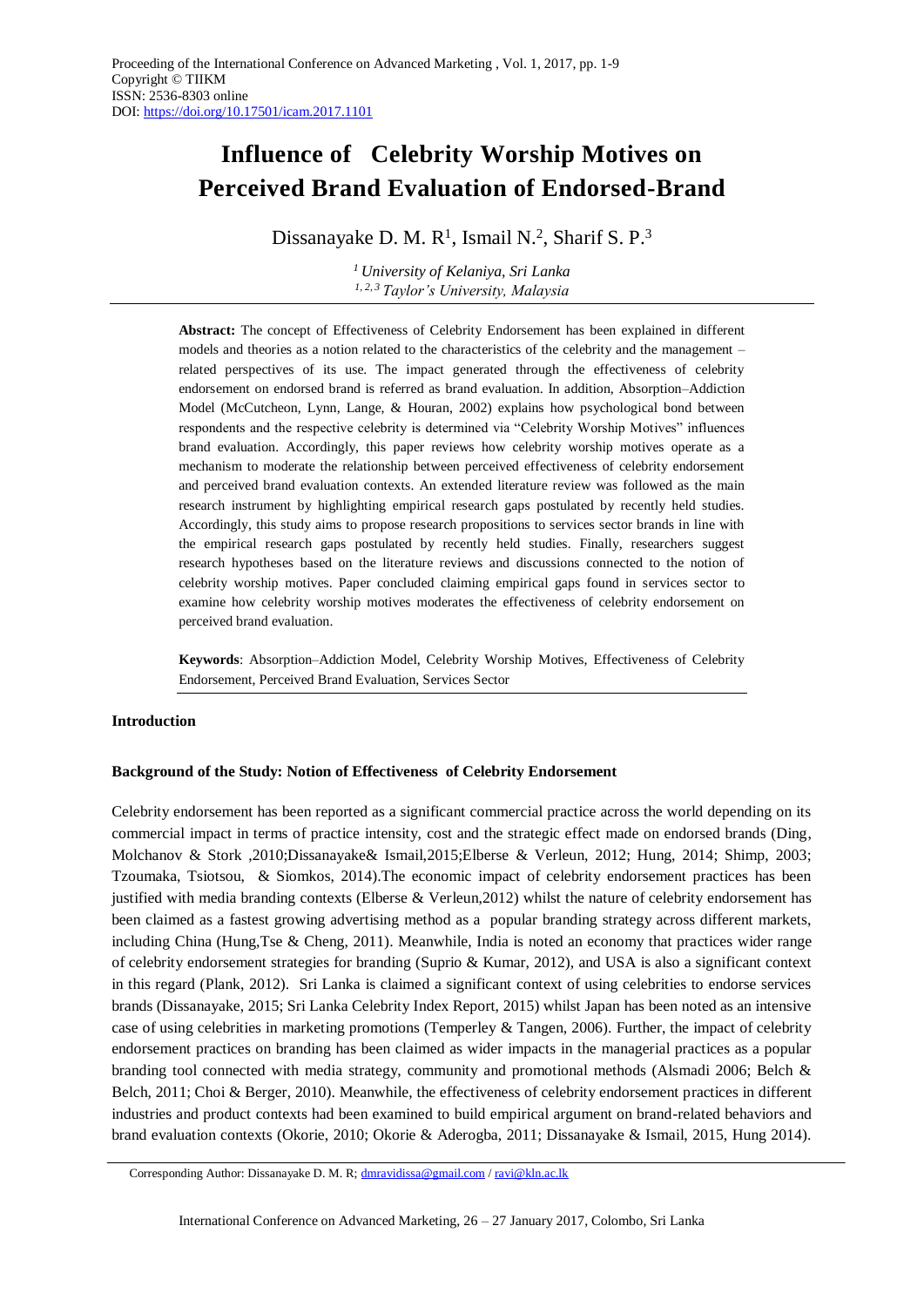#### Evaluation of Endorsed-Brand

Moreover, the impact made by celebrity endorsement has been postulated as the effectiveness of celebrity endorsement which leads to endorsed brand evaluation and brand-related behaviors (Amos, Holmes & Strutton, 2008; Seno & Lukas, 2007; Tzoumaka, et.al.2014). This notion is further verified by the recently held empirical studies found in the scope of celebrity endorsement referring source-based and management-based factors as the content of effectiveness of celebrity endorsements ( Ambroise, Sohier, Florence & Albert ,2014; Fleck, Korchia & Roy,2012; Ibok & Ibok ,2013; Okyere & Asamoah 2015; Rachita, Nirmal & Priya,2013;Spry, Pappu & Cornwell,2011 & Tzoumaka,et.al. 2014). Meanwhile, Shimp (2003; 2008; 2010) mentioned TEARS model as the determinants of the effectiveness of celebrity endorsement that influence to evaluate the endorsed brand. TEARS model refers Trustworthiness, Expertise, Attractiveness, Respect and Similarity as the variables that collectively determine the effectiveness of celebrity endorsement (Shimp, 2003, 2010). However, it finds less empirical studies carried out measuring the holistic impact of TEARS variables to determine the effectiveness of celebrity endorsement.

The notion of effectiveness of celebrity endorsement has been extendedly referred in the empirical studies. The impact generated through the source-based factors which are connected to the celebrity character, and management –based factors which are related to the implementation perspectives of celebrity endorsement, has been referred as the overall determinants of effectiveness of celebrity endorsement (Seno & Lukas, 2007). This argument has been further verified in the empirical studies claiming the impact generated by source-based and management-based as perceived effectiveness of celebrity endorsement (Amos, et.al., 2008; Atkin & Block, 1983; Dissanayake, 2015; Tzoumaka,et.al. 2014).

## **Empirical Review on the Relationship between Effectiveness of Celebrity Endorsement and Perceived Brand Evaluation**

The effectiveness of celebrity endorsement in evaluating endorsed brand has been examined by empirical studies with reference to different products and market contexts. The overall impact of the effectiveness of celebrity endorsement towards the endorsed-brands has been explained as a mode of meaning transferring mechanism that results respondents to evaluate the endorsed brand, said as brand evaluation (Elina & Leila, 2010; Miller & Allen, 2012) . Adding to the same argument, it has claimed that source-based factors related to effectiveness of celebrity endorsement influence brand evaluation (Dissanayake & Ismail, 2015, Kahandawaarachchi, Dissanayake & Maitra, 2016; Spry, Pappu & Cornwell, 2011; Thusyanthy & Tharanikaran, 2015). Further, Keller (2013) built an argument on how celebrity endorsement influences consumers to evaluate brands leaving a wider scope to examine the different contexts of brand evaluations. The argument made by Keller (2013) was associated with the theory called "Associative-Network-Memory-Theory-ANMT" (Anderson, 1983) providing a rationalized mechanism claiming how celebrity endorsement directly affects consumers to evaluate the respective endorsed-brand. The proposition explained in ANMT leaves a mechanism to identify how cognitive psychological process responses to information connected to various nodes, for instance, celebrity endorsement as an informational push that results evaluating endorsed-brand (Anderson, 1983; Janiszewski & Van Osselaer, 2000; Roedder-John, et.al., 2006). Thus, it could postulate that celebrity endorsement as an informational node used in brand building strategies that results consumers to evaluate the endorsed-brand via an associated-network memory. Accordingly, the effectiveness of celebrity endorsement which is determined by source-based and management-based factors (Seno & Lukas, 2007) could be considered as a connected informational node that influences consumers to evaluate the respective brand stimulated with a networked memory. This claim is in par with the argument referred as how particular cognitive sphere sets as a network of associated subjects that subsequently organizes the memory as a networked-model towards the particular subject being evaluated (Anderson, 1983). Therefore, it could postulate that the source-based and management-based factors related to celebrity endorsement as a network of information whilst the endorsedbrand is said to be the subject being evaluated via the respective networked memory. In brief, the influence made by the effectiveness of celebrity endorsement on endorsed brand could be claimed as brand evaluation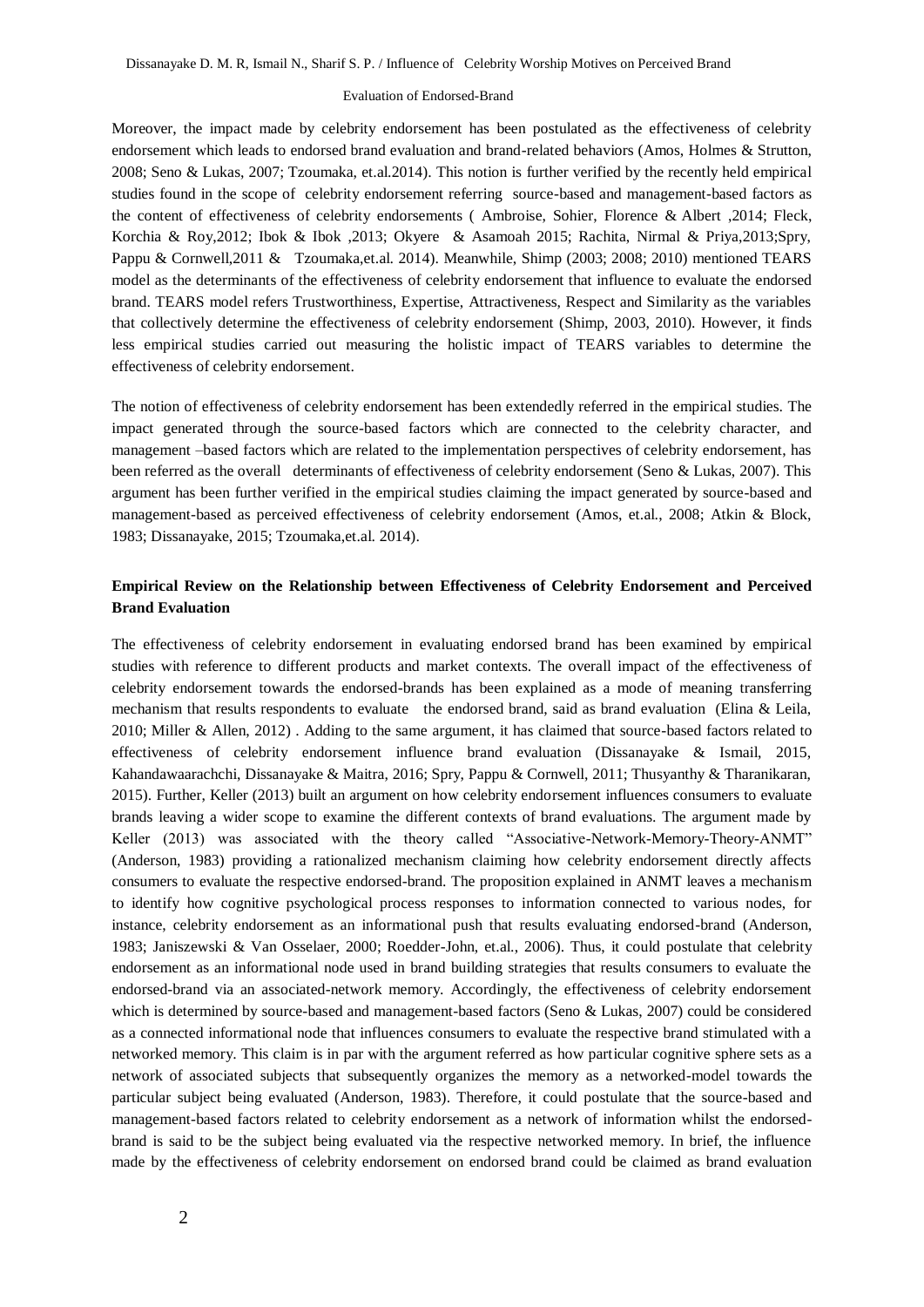(Keller, 2013; Roedder-John, et.al. 2006; Spry, et.al. 2011). This argument is further supported by the empirical insights refereed as consumers usually tend to respond to external nodes resulting brand-related associated memory (Keller, 1993, 2013). This is in line with the finding of Till  $&$  Shimp (1998) that claimed celebrities could stimulate informational nodes towards the memory of consumers as associative links of nodes connected to the endorsed-brand. As it refers in the "Associative-Network-Memory-Theory" (Anderson, 1983; as cited by Keller, 2013), this paper also postulates that consumers tend to evaluate the endorsed-brand via a set-network memory which is generated through the effectiveness of celebrity endorsement. Thus, source-based and management-based factors related to effectiveness of celebrity endorsements (Seno & Lukas, 2007) operate as a set of factors that determine the associated network memory within the respondents who expose to endorsed message resulting evaluate endorsed-brands. The TEARS model proposed by Shimp ( 2003;2008;2010) is an extended explanation to source-based factors whilst multiplicity (Hsu & McDonald, 2002) is found as one of the intensively claimed variables to be examined within management-based context (Hung,et.al.,2011;Oyeniyi ,2014; Seno & Lukas,2007). Accordingly, the collective impact of source-based and management-based factors, particularly multiplicity (Hsu & McDonald, 2002) has been emphasized as the overall effectiveness of celebrity endorsement (Dissanayake & Ismail, 2015, Zahaf & Anderson, 2008). Thus, we postulate the importance of measuring multiplicity (Hsu & McDonald, 2002) or over endorsement ( Hung,et.al.2011) as a component to determine the effectiveness of celebrity endorsement.

Moreover, the context of brand evaluation has been emphasized with different faces of cognitive assessments towards the respective subject. The empirical insights related to effectiveness of celebrity endorsement refer that brand attitude as one of the contexts of brand evaluation (Folse, Burton & Netemeyer, 2013; Hung, et.al. 2011; Koernig & Boyd, 2009;Till, Stanley, & Priluck, 2008). Accordingly, brand evaluation is referred as a context of how consumers tend to judge a brand based on the informational clues and stimulations received. The notion of the effectiveness of celebrity endorsement has been examined with different brand evaluation contexts, for instance with brand attitude (Bandura, 2001; Guse, et.al.2011; Hung, 2014; Guse & Nabi, 2010). Adding to the said, Hung (2014) mentioned that playful and aspirational motives operate as observational stimulation to consumers evaluating the brand attitude. Meanwhile, some studies have framed their studies claiming brand trust as a context of brand evaluation (Agrawal & Kamakura ,1995; Folse,et.al. 2013; Zipporah & Mberia, 2014). In addition to the said, empirical studies refer the contexts of cognitive assessment for a brand or any related subject as brand evaluation. For instance, brand love has been stated as one of the contexts of brand evaluation in recently held empirical studies (Carroll & Ahuvia,2006; Dissanayake & Ismail,2015; Joshi & Ahluwalia ,2008). Accordingly, it could suggest brand love, brand trust and brand attitude as some of the mainly referred contexts of brand evaluation found within the scope of brand-related studies. Meanwhile, investigating how those variables behave with different product contexts and consumer contexts has been claimed as empirical gaps to be addressed ( Dissanayake & Ismail,2015;Dwivedi,McDonald & Johnson,2014; Spry et.al.2011). Accordingly, this paper focuses to derive the future research propositions in line with foresaid review and empirical research gaps proposed within.

# **Role of Celebrity Worship Motives as an Influential Mechanism on Brand Evaluation: Postulating an Emrical Argument**

Effectiveness of Celebrity endorsement has been examined with brand-related behaviors and brand evaluation contexts in recently held studies. However, the psychological bond between the celebrity and consumer plays a critical role in determining the impact of the endorsed message in evaluating respective brand (Dissanayake, 2015; Hung, 2014; Hung et.al.2011). The mechanism how celebrity and consumer connect as a sociopsychological content has been explained in Absorption-Addiction Model (McCutcheon, et. al. 2002). According to the said model, consumers tend to have a bonded bridge with the celebrity depending on what extend consumers holistically connect with the endorser. This connection is referred as worship motives which includes entertainment-based motivation, intense attachment, and pathological commitment as the main determinants of it (McCutcheon, et. al. 2002). Accordingly, entertainment – based motives are found as how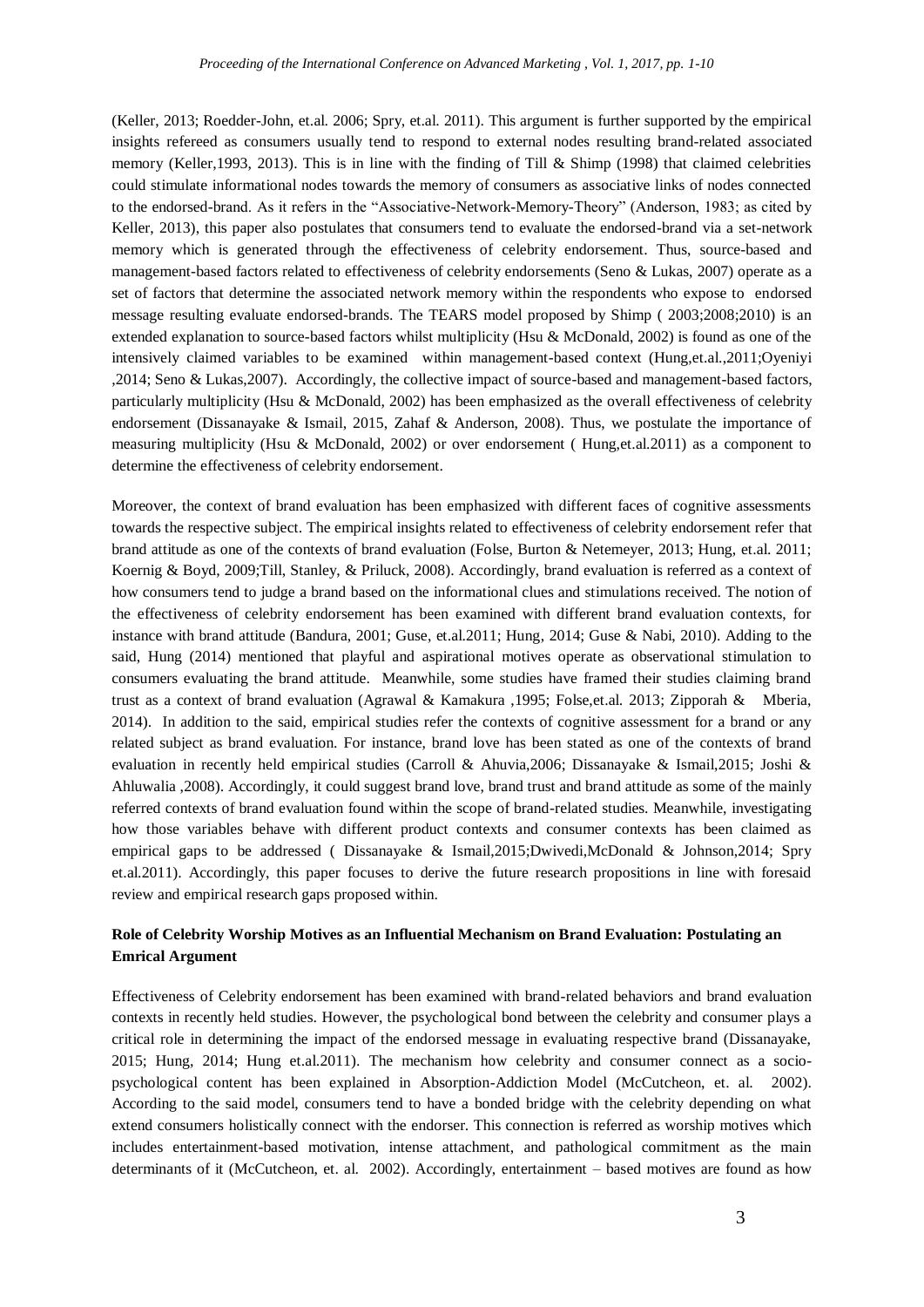#### Evaluation of Endorsed-Brand

celebrities generate pleasure experience to respondents when they are being exposed to the respective endorsements. Moreover, McCutcheon, et.al. ( 2002) explains the manner of how consumers relate to the celebrity through entertainment-based motives like learning about the celebrity, discussing about the celebrity character with different people, and finding a satisfaction by knowing the life-related stories of the respective celebrity character. Meanwhile, Hung (2014) classified entertainment motives under two components namely playful motives and aspirational motives rationalized through Dual Entertainment Path Model. It has discussed how entertainment motives enhance the positive brand endorsement effect in evaluating the respective endorsedbrands. Moreover, playful motives related to celebrity endorsement are found as much connected to both fans and non-fans categories whilst aspirational motives are specially connected with the fans who do have extended psychological follow-up motive with the endorser (Hung, 2014). Further, McCutcheon, Lynn, Ashe, Houran & Maltby. (2003) justified that cognitive deficits lead to establish individual's susceptibility to engage with celebrity worship contents. Meanwhile, empirical evidences prove that consumers shape the behavioral responses in line with how they generate para-social-bond created via worship-motives with the respective celebrity character (McCutcheon, et. al. 2002). Thus, it could argue that the mechanism of celebrity worship motives operates as a notion that shapes how consumers tend to respond for the endorsed-brands. In addition to the said, Voderer, Klimmt & Ritterfeld (2004) also referred how entertainment motive operates with playful and aspiration contents in celebrity endorsement practices. Thus, brand building strategies crafted with celebrity endorsement could template the message with both playful and aspirational content to get the holistic attention in evaluating endorsed-brands. The notion of intense attachment is referring to the scenario of how consumers connect to the celebrity character via imaginations. According to the core of intense attachment, consumers tend to be like him/her in sharing all positive and negative matters faced by the particular celebrity, which is mentioned as "para-social" context (McCutcheon et.al. 2002). However, pathological motive is not referred as widely a viable content in worship motives as it indicates such extreme bond with the celebrity. Thus, usually entrainment and intense motives are noticed as variables that determine consumer behavioral response for the endorsed brands (Hung, et.al.2011). Additionally, Houran, et.al. (2005) emphasizes that consumers develop imaginative para-social bond with celebrities that would lead shaping their brand-related responses. Moreover, it has referred that consumers need substantial connectivity and engagement with the celebrity in terms of time, energy and even physical and emotional investment to develop para-social links with the celebrity to respond for the endorsed message (Holt & Thompson, 2004). Thus, it indicates that worship motives as serious influencers which modify or shape the way how consumers respond to endorsed message in evaluating brands. Moreover, the mechanism of patterning consumer behavior through celebrity worship has been explained as reference group effect. It says reference groups could shape the way how consumers tend to respond for the messages received from celebrities in advertising (Thomson, 2006). This explanation was supported by Choi & Rifon (2012) saying reference group is attributed by significant ability to influence individual's evaluation, behaviors and aspirations. As celebrities being aspirational groups, we argue celebrity worship motives has the power to pattern the way how consumers evaluate endorsed brand.

Meanwhile, Green, Brock & Kaufman (2004) also figured out that para-social bond could minimize the psychological limitation exists between celebrity and consumers that eventually facilitates to shape the fans' responses towards the endorsed-message. Therefore, it is clear to argue that the influence of the effectiveness of celebrity endorsement which is derived through source-based and management-based factors (Seno & Lukas, 2007), could be shaped by "Celebrity-Consumer Bond" which is generated through worship motives. Accordingly, consumers tend to involve in evaluating or responding to the endorsed-brand. Therefore, an argument could be developed referring celebrity worship motives as a mechanism that influences consumers' normal process of responding to the effectiveness of celebrity endorsement in evaluating endorsed brand. Meanwhile, the responses to endorsed-brands had been recognized as brand evaluation contexts as it denotes in the recently held studies (Dissanayake & Ismail 2015, Kahandawaarachchi, et.al.2016, Keller, 2013; Spry, et.al, 2011; Thusyanthy & Tharanikaran, 2015). Moreover, Silvera & Austad (2004) mentioned that consumercelebrity relationship as a notion of value-transfer and endorser-effect perspectives. Accordingly, worship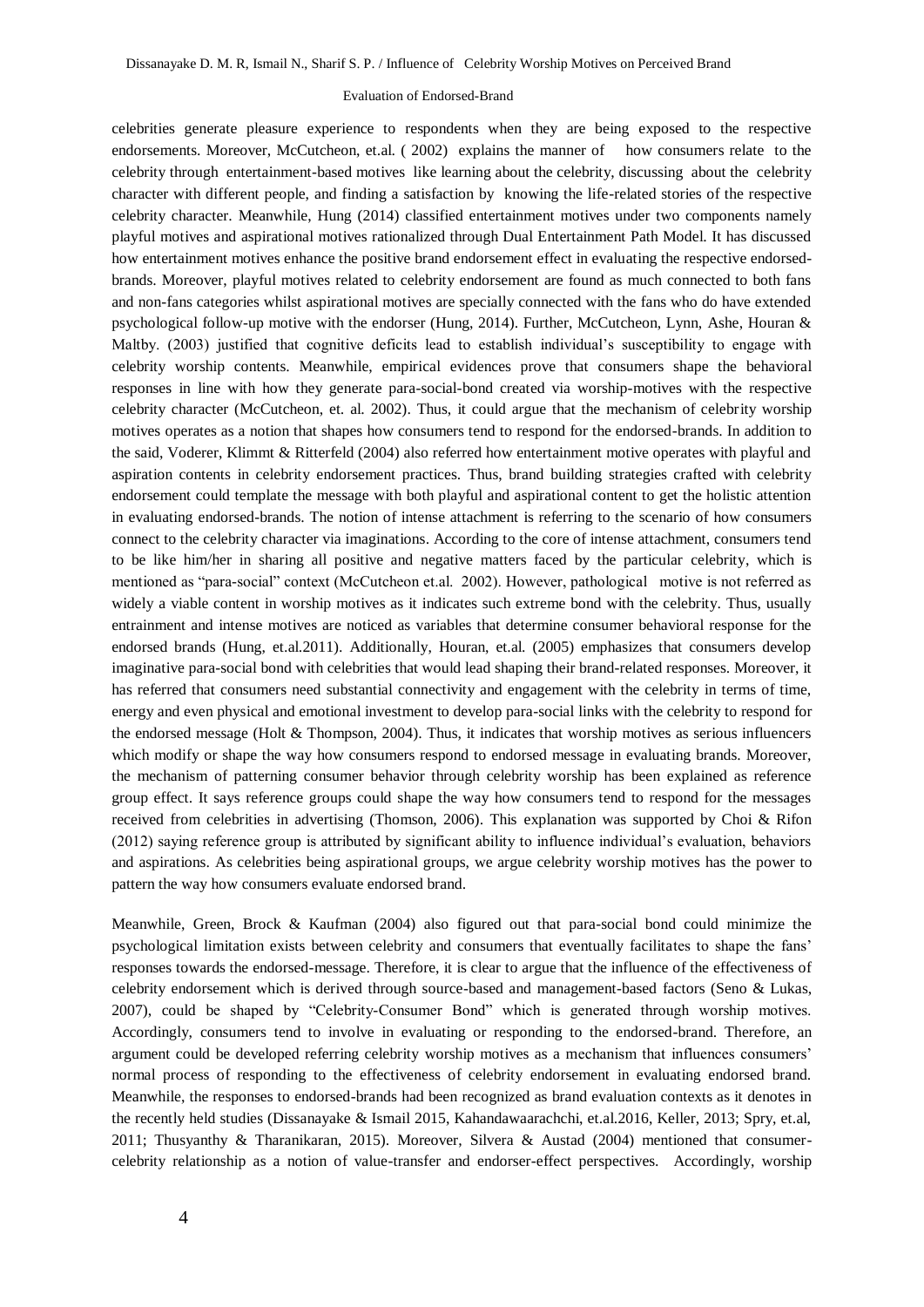motives could be justified as the hub of bridging consumers into celebrity character that finally shapes the way how endorsed- message influences consumers to evaluate respective brand. Thus, celebrity worship motives could be postulated as an intermediary mechanism depending on its role of influencing consumers to evaluate the brand endorsed by celebrities. This argument is based on the foresaid review, particularly the process noted in the Absorption-Addiction Model (McCutcheon, et. al. 2002; McCutcheon, et.al. 2003), Dual Entertainment Path-Model (Hung, 2014) and the hypotheses built on value transferring mechanism (Hung, et.al.2011). Accordingly, the mechanism of celebrity worship motives is suggested to examine as a moderating mechanism that shapes the influence of effectiveness of celebrity endorsement in evaluating endorsed-brand.

#### **Conclusion: Propositions for the Future Studies**

This paper review the empirical evidences and theoretical contributions to postulate how celebrity worship motives operate as a moderating mechanism to shape the influence of the effectiveness of celebrity endorsement in evaluating endorsed-brand. Entertainment motives and intense attachment motives found in celebrity worship motives are suggested to be examined with deferent contexts of brand evaluation (Dissanayake, 2015; Hung et.al.20111, Hung, 2014, Kahadawarachchi, et.al.2016). The cognitive mechanism of celebrity worship motives has been examined by empirical studies to investigate its influence on endorsed brand evaluation whilst extending more explanations (Green, Brock & Kaufman, 2004; Holt & Thompson, 2004; Houran, Navik & Zerrusen, 2005; Hung, 2014; Keller, 2013). This paper reviews that brand trust, brand love and brand attitude as different contexts to be examined in the purview of perceived brand evaluation influenced by effectiveness of celebrity endorsement. Meanwhile, the notion of brand evaluation contexts is highlighted as empirical research gaps found in relation to different product contexts other than the physical goods including services (Carroll & Ahuvia 2006;Folse,et.al.,2013 Dissanayake & Ismail, 2015;; Hung, et.al. 2011; Kahandawaarachchi, et.al.2016;Karasiewicz & Kowalczuk 2014; Koernig & Boyd 2009 ;Till,Stanley & Priluck, 2008 & Thusyanthy & Tharanikaran,2015). According to the foresaid review, the scope of services is extendedly emphasized to be examined with the concept of effectiveness of celebrity endorsement. The intensive industry practices on celebrity endorsement and the lack of post evaluation on brand-related responses were specifically highlighted to claim the empirical gaps in service sector. Alongside, services namely telecommunication, insurance and financial sectors have been noted in the recent studies claiming empirical investigations to examine the effectiveness of celebrity endorsement on perceived brand evaluations leading to brand-related behaviors (Dissanayake & Ismail,2015;Hung,et,al.,2011;Ibok & Ibok ,2013; Karasiewicz & Kowalczuk, 2014;Spry,et.al.,2011).

Having said, this paper reviews the notion of celebrity worship motives as a mechanism connected to the effectiveness of celebrity endorsement and perceived brand evaluation. We postulate the moderating mechanism of celebrity worship motives as the main argument to be addressed in the future studies. Alongside, this study postulates following research hypotheses to be examined with different product contexts including services as mentioned in the review (Dissanayake & Ismail, 2015; Ibok & Ibok, 2013; Karasiewicz & Kowalczuk, 2014; Spry, et.al. 2011).

# **Entertainment Motives found within celebrity worship motives moderate the influence of effectiveness of celebrity endorsement on perceived brand evaluation.**

This proposition could be further extended into playful motives and aspirational motives as it collectively explains the entertainment motives in building hypotheses (Dissanayake, 2015; Hung et.al. 2011; Hung, 2014; McCutcheon et. al., 2002; Vorderer,et.al.,2004; Yeung & Mcinerney, 2005). Thus, future research may follow the undermentioned hypotheses on playful motives and aspirational motives as moderators that shape the influence of the effectiveness of celebrity endorsement on perceived brand evaluation.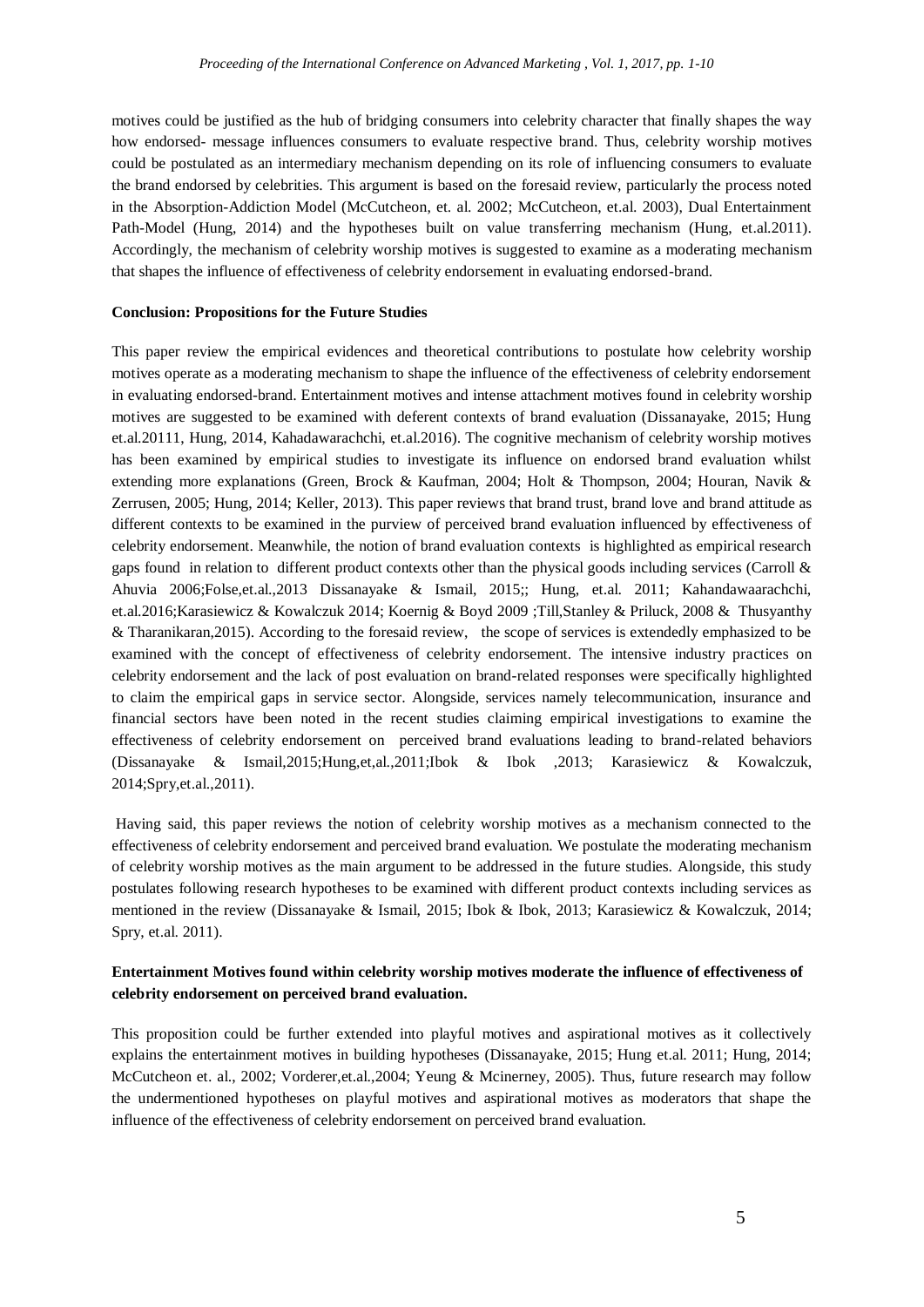Dissanayake D. M. R, Ismail N., Sharif S. P. / Influence of Celebrity Worship Motives on Perceived Brand

#### Evaluation of Endorsed-Brand

**P1 (a)** Aspirational motives moderate the influence of the effectiveness of celebrity endorsement on perceived brand evaluation.

**P1 (b)** Playful motives moderate the influence of the effectiveness of celebrity endorsement on perceived brand evaluation.

We suggest to hypothesize the following proposition to determine how intense attachment moderates the influence of effectiveness of celebrity endorsement on perceived brand evaluation. This proposition is supported by the empirical studies that confirmed influence of celebrity worship motives on brand evaluation, and the studies claim extended studies to validate with different product forms and markets (Dissanayake, 2015; Hung, 2014, Hung, et.al.2011;Karasiewicz & Kowalczuk, 2014).

**P2:** Intense attachment motives found within celebrity worship motives moderate the influence of the effectiveness of celebrity endorsement on perceived brand evaluation.

Additionally, it is suggested to consider the brand trust, brand love and brand attitude as the contexts of brand evaluation to examine with the foresaid research propositions in the future studies. Those contexts were empirically justified in the above mentioned review as areas to be further examined with reference to different product scopes and different market contexts. This paper highlights the context of services as an extended focus for the future researches. For instance, Sri Lanka is referred as such market context to be examined with celebrity endorsement and brand evaluation leading to brand-related behaviors. It has referred telecommunication, insurance and financial service as leading services sectors demand extended empirical studies to evaluate the influence of celebrity endorsement related stimulus on brand related responses and behaviors. (Dissanayake & Ismail, 2015, Kahandawaarachchi, et.al.2016; Sri Lanka Celebrity Index Report, 2015). Likewise, this paper presents the empirical argument to rationalize the future research directions on celebrity worship motives in relation to the concepts of perceived effectiveness of celebrity endorsement and perceived brand evaluation.

#### **References**

Agrawal, J. & Kamakura, W. A. (1995). The Economic Worth of Celebrity Endorsers: An Event Study Analysis, Journal of Marketing, Vol. 59, No. 3, 56–62.

Alsmadi, S. (2006). The Power of Celebrity Endorsement in Brand Choice Behavior: An Empirical Study of Consumer Attitudes in Jordan, Journal of Accounting – Business & Management, 13: 69-84. Ambroise, L., Sohier, G.P., Florence, P.V. & Albert, N. (2014). Endorsement to Celebrity Co-Branding: Personality Transfer, Journal of Brand Management,21, 273-285

Amos, C., G. Holmes, & Strutton,D. (2008). "Exploring the Relationship between Celebrity Endorser Effects and Advertising Effectiveness: A Quantitative Synthesis of Effect Size, "International Journal of Advertising,27 (2), 209–234.

Anderson, J. R. (1983). The Architecture of Cognition. Cambridge MA: Harvard University Press

Atkin, C., & Block, M. (1983). "Effectiveness of Celebrity Endorsers." Journal of Advertising Research, 23 (1): 57–61.

Bandura, A.(2001). "Social Cognitive Theory: An Agentic Perspective," Annual Review of Psychology, 52, 1- 26.

Belch, G.E. & Belch.M. A. (2011). Advertising and Promotion: An Integrated Marketing Communication Persective,6th Edition, McGraw−Hill Companies.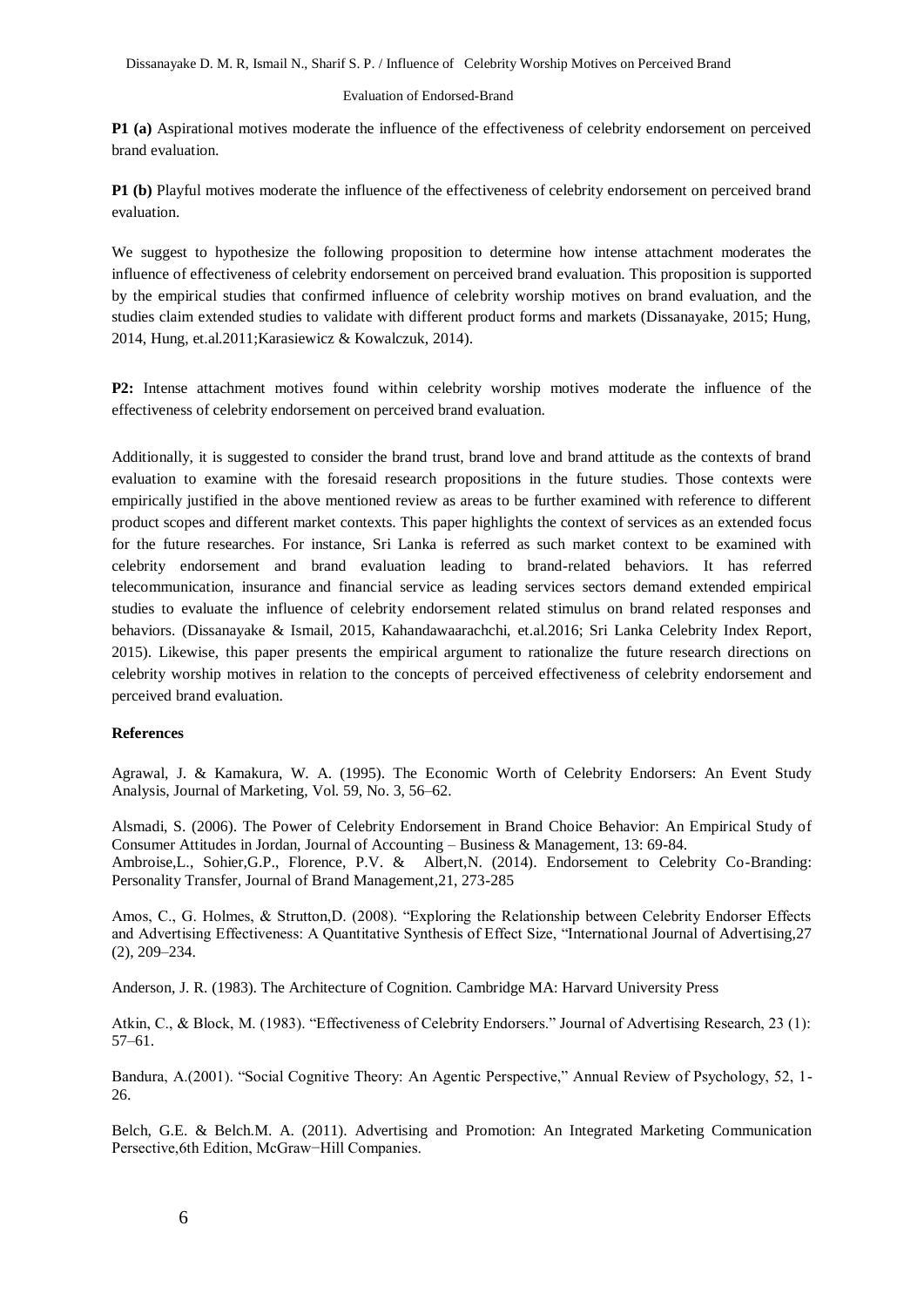Carroll, B. A., & Ahuvia, A. (2006). Some Antecedents and Outcomes of Brand Love. Marketing Letters, 17(2), 79–89.

Choi,C. J. & Berger C.R. (2010). Ethics of Celebrities and Their Increasing Influence in 21st Century Society, Journal of Business Ethics, 91, 313–318.

Choi, S. M., & Rifon, N. J. (2012). It is a match: The impact of congruence between Celebrity image and consumer ideal self on endorsement effectiveness. Psychology & Marketing, 29(9), 639-650.

Ding, H., Molchanov, A.E. & Stork, P.A. (2011). The Value of Celebrity Endorsement: A Stock Market Perspective, Marketing Letters, 22, 2,147-163

Dissanayake, D.M.R. (2015).Factors Determine the Customer-Celebrity Relationship towards Perceived Celebrity Endorsements: Propositions to Hypothesize Future Studies in Sri Lankan Services Sector, Sri Lanka Journal of Marketing (SLJM), Vol 1, Isue 2, 1-19.

Dissanayake, D. M. R. (2007). Involvement of Personnel Endorsements for Building Brand Preference: A Study in FMCG Sector. In Proceedings of 8th Annual Research Symposium. Faculty of Graduate Studies, University of Kelaniya, Sri Lanka.

Dissanayake,D.M.R. & Ismail,N. ( 2015). Relationship between Celebrity Endorsement and Brand Attitude: With Reference to Financial Services Sector Brands in Sri Lanka, Conference proceedings, International Conference on Business & Information (ICBI), 1-22.

Dwivedi, A. , McDonald,R.E. & Johnson, L.W. (2014).The Impact of a Celebrity Endorser's Credibility on Consumer Self-brand Connection and Brand Evaluation, Journal of Brand Management, 21, 559–578.

Elberse, A. & Verleun,J. (2012). "The Economic Value of Celebrity Endorsements", Journal of Advertising Research, 52, No. 2, 149–165.

Elina, H. K. & Leila, H. (2010). Who Endorses Whom? Meanings Transfer in Celebrity Endorsement. Journal of Product & Brand Management, 19(6), 452-460.

Fleck,N., Korchia,M. & Roy,L. (2012). Celebrities in Advertising: Looking for Congruence or Likability?, Psychology & Marketing , Vol. 29(9): 651–662.

Folse,J.A.G., Burton & Netemeyer, R.G. ( 2013). Defending Brands: Effects of Alignment of Spokes Character Personality Traits and Corporate Transgressions on Brand Trust and Attitudes, Journal of Advertising, 42(4), 331–342.

Green, Melanie C., Timothy C. Brock and Geoff F. Kaufman (2004), "Understanding Media Enjoyment: The Role of Transportation into Narrative Worlds," Communication Theory, 14(4), 311–327.

Guse ,M., Emily & Nabi,R.L. (2010). "Explaining the Effects of Narrative in an Entertainment Television Program: Overcoming Resistance to Persuasion," Human Communication Research, 36, 26-52.

Guse, M., Adrienne,E., Chung,H., & Jain,P. (2011). "Identification with Characters and Discussion of Taboo Topics after Exposure to an Entertainment Narrative about Sexual Health," Journal of Communication, 61, 387- 406.

Holt, D.B. & Thompson,C.J. (2004). "Man-of-Action Heroes: The Pursuit of Heroic Masculinity in Everyday Consumption," Journal of Consumer Research, 31(2), 425-440.

Houran, J., Navik, S. & Zerrusen, K. (2005). "Boundary Functioning in Celebrity Worshippers." Personality and Individual Differences, 38 (1): 237-248.

Hung, K. (2014). Why Celebrity Sells: A Dual Entertainment Path Model of Brand Endorsement, Journal of Advertising, Vol. 43, No. 2, 155–166.

Hung, K., Tse,C.H. & Cheng, S. (2011). "Advertising Research in the Post-WTO Decade in China: Meeting the Internationalization Challenge," Journal of Advertising, 41 (fall), 121-146.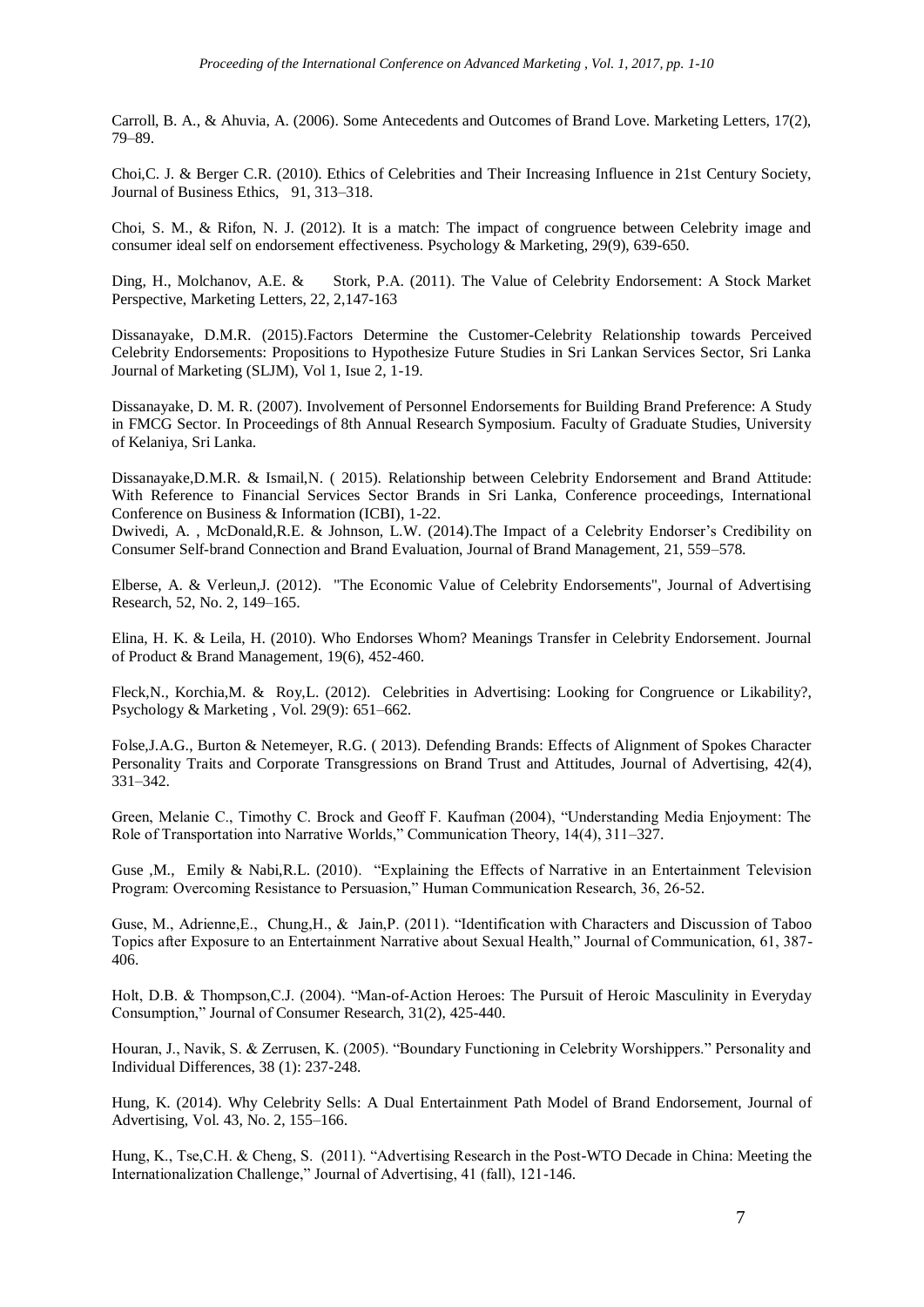Dissanayake D. M. R, Ismail N., Sharif S. P. / Influence of Celebrity Worship Motives on Perceived Brand

#### Evaluation of Endorsed-Brand

Hung, K., Chan, K.W., & Tse, C.H.,(2011), "Assessing Celebrity Endorsement Effects in China: A Consumer-Celebrity Relational Approach," Journal of Advertising Research, 51(4), 608-623.

Ibok, & Ibok,N. (2013). Factors Determining the Effectiveness of Celebrity Endorsed Advertisements: The Case of Nigerian Telecommunication Industry, American Journal of Business and Management ,Vol. 2, No. 3, 233-238

Janiszewski, C., & Van Osselaer, Stijn M. J. (2000). A Connectionist Model of Brand Quality Associations. Journal of Marketing Research, 37(3), 331-350.

Joshi, V., Ahluwalia,S. (2008). The Impact of Celebrity Endorsements on Consumer Brand Preferences. Department of Business, Manipal University, Dubai: United Arab Emirates.

Kahadawarachchi, L.K.K.,Dissanayake, D.M.R. & Maitra,R. (2016). Role of Relative-Agency of Consumers in Brand Building: Conceptual Review for Marketing Implications and Future Studies, Sri Lanka Journal of Marketing (SLJM), Vol 2, Isue 3, 35-58.

Keller, K.L. (1993). Conceptualizing, Measuring, and Managing Customer-Based Brand Equity, Journal of Marketing, 57(1), 1–22.

Keller, K.L. (2013). Strategic Brand Management: Building, Measuring and Managing Brand Equity. Essex: Pearson Education Limited.

Koernig, S. K., & C. T. Boyd,C.T.( 2009) . "To Catch a Tiger or Let Him Go: The Match-Up Effect and Athlete Endorsers for Sport and Non-Sport Brands." Sport Marketing Quarterly, 18: 25–37.

McCutcheon, Lynn E., Diane D. Ashe, James Houran & John Maltby (2003). "A Cognitive Profile of Individuals Who Tend to Worship Celebrities," Journal of Psychology, 137 (4), 309–322.

McCutcheon, Lynn E., Lange,R. & Houran,J. (2002). "Conceptualization and Measurement of Celebrity Worship," British Journal of Psychology, 93 (February), 67-87.

Miller, F. M. & Allen, C. T. (2012). How does Celebrity Meaning Transfer? Investigating the Process of Meaning Transfer with Celebrity Affiliates and Mature Brands. Journal of Consumer Psychology, 22(3), 443- 452.

Okorie, N. & Aderogba, A. (2011). The Role of Celebrity Advertising on Brand Patronage. International Journal of Research in Computer Application and Management, 1(1), 27-34.

Okorie, N. (2010). Celebrity Advertising and Its Effect on Brand Loyalty. Interdisciplinary Journal of Contemporary Research in Business, 1(4), 72-85.

Okyere,I.O. & Asamoah,E.S.(2015). Celebrity Endorser Selection Strategies as Effective Marketing Communications Tool in the Automobile Industry – A Review Paper on Related Literature, International Journal of Business and Marketing Management, Vol. 3(1), 1-15.

Plank, K. (2012). How I Did It... Under Armour's Founder On Learning to Leverage Celebrity Endorsements. Harvard Business Review, 45-48.

Rachita,J.,Nirmal,B.K. & Priya,P. K.(2013). Exploring the Impact of Single Celebrity vs.Multiple Celebrity Endorsement on Consumer's Brand Choice Behavior, International Journal of Marketing & Business Communication, Vol 2 (1), 1-9.

Roedder-John, D., Loken, B., Kim, K., & Monga, A. B. (2006). Brand Concept Maps: A Methodology for Identifying Brand Association Networks. Journal of Marketing Research (JMR), 43(4), 549-563.

Seno, D., Lukas, B.A. ( 2007). The Equity Effect of Product Endorsement by Celebrities: A Conceptual Framework from a Co-branding Perspective, European Journal of Marketing, V ol,41 (1/2), 121-134.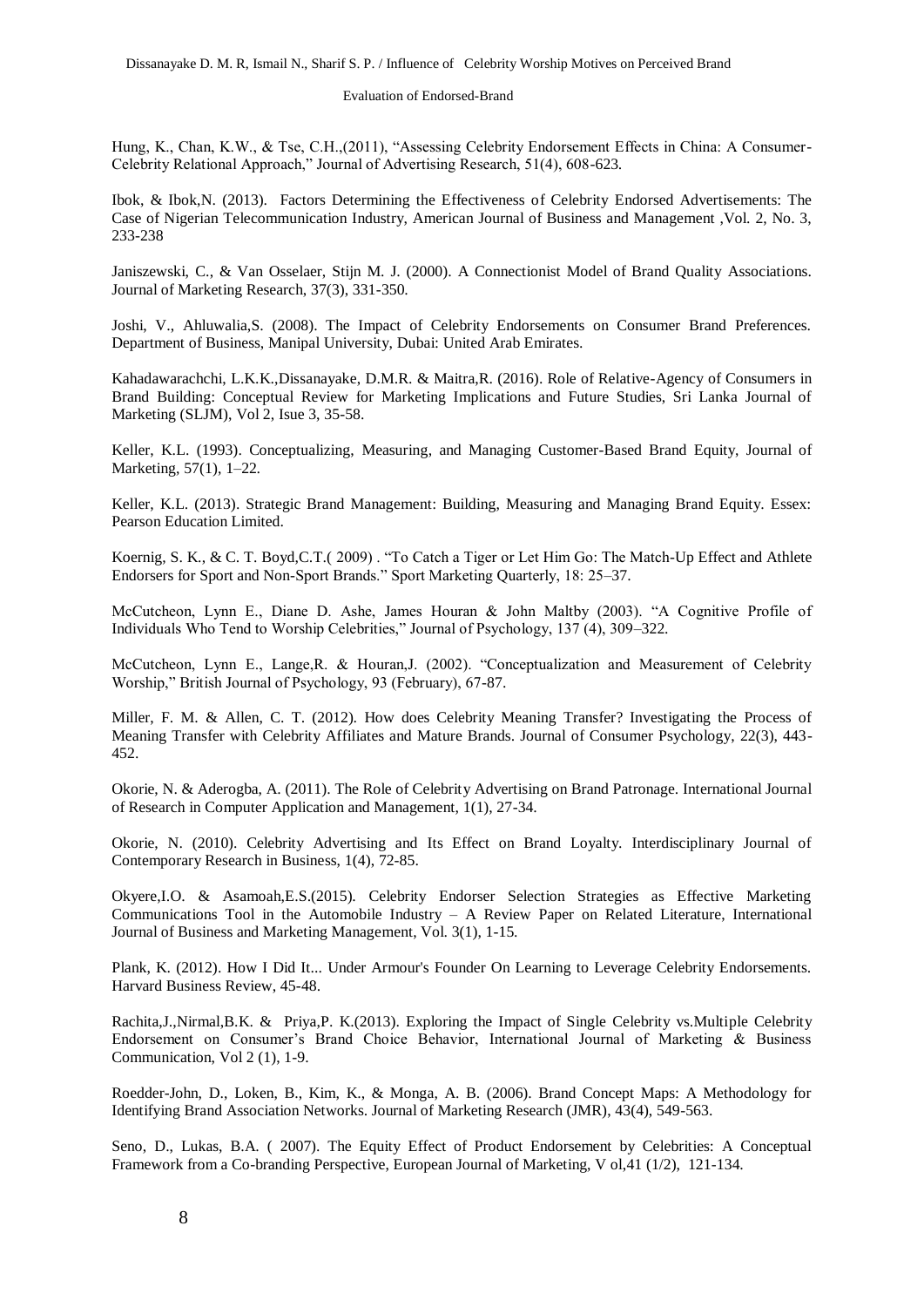Shimp, T.A. (2003). "Advertising, Promotion and Supplemental Aspects of Integrated marketing Communications", Sixth Edition, Thomson South Western.

Shimp, T. A. (2008). Advertising, Promotion, and Other Aspects of Integrated Marketing Communications, Eighth Edition, Cengage Learning, Canada.

Shimp, T.A. (2010). Advertising Promotion and Other Aspects of Integrated Marketing Communications, Eights Edition, Mason, OH: South Western Cengage Learning.

Silvera, D.H. & Austad, B. (2004). Factors Predicting the Effectiveness of Celebrity Endorsement Advertisements, European Journal of Marketing, 38, 1509-1526.

Spry, A., Pappu, R. & Cornwell, B.T. (2011). Celebrity Endorsement, Brand Credibility and Brand Equity. European Journal of Marketing, 45(6): 882–909.

Sri Lanka Celebrity Index Report, (2015). University of Kelaniya, Sri Lanka.

Supriyo,P. & Kumar,D.S. (2012). "Celebrity Selection & Role of Celebrities in Creating Brand Awareness and Brand Preference - A Literature Review", Journal of Marketing and Communication, 8(2), 48-57

Temperley, J. & Daniel T., (2006). The Pinocchio Factor in Consumer Attitudes towards Celebrity Endorsement: Celebrity Endorsement, The Reebok Brand, and an Examination of a Recent Campaign, Innovative Marketing, 2(3).

Thusyanthym, V. & Tharanikaran, V. (2015). The Relationship Variables to Celebrity Endorsement and Brand Equity: A Comprehensive Review, International Journal of Business and Management, Vol. 10, No. 11, 212- 221.

Till, B. D., M. S. Stanley, & R. Priluck.( 2008). "Classical Conditioning and Celebrity Endorsers: An Examination of Belongingness and Resistance to Extinction." Psychology & Marketing, 25 (2), 179–196.

Till, B.D. & Shimp, T.A. (1998). "Endorsers in Advertising: The Case of Negative Celebrity Information", Journal of Advertising, Vol. 27, No. 1, 67-81.

Thomson, M. (2006). Human Brands: Investigating Antecedents to Consumers' Strong Attachments to Celebrities. Journal of Marketing, 70, 104-119.

Tzoumaka, E.,Tsiotsou, R.H. & Siomkos,G. (2014). Delineating the Role of Endorser's Perceived Qualities and Consumer Characteristics on Celebrity Endorsement Effectiveness, Journal of Marketing Communications, DOI: 10.1080/13527266.2014.894931.

Vorderer, P., Klimmt, C., Ritterfeld, U. (2004). Enjoyment: At the Heart of Media Entertainment, Communication Theory, Vol. 14, No. 4, 388–408.

Zahaf, M. & Anderson,J. (2008). Causality Effects between Celebrity Endorsement and the Intentions to Buy, Innovative Marketing, 4(4), 57-65.

Zipporah,M.M. & Mberia,H.K. (2014). The Effects of Celebrity Endorsement in Advertisements, International Journal of Academic Research in Economics and Management Sciences, Vol. 3, 5,178-188.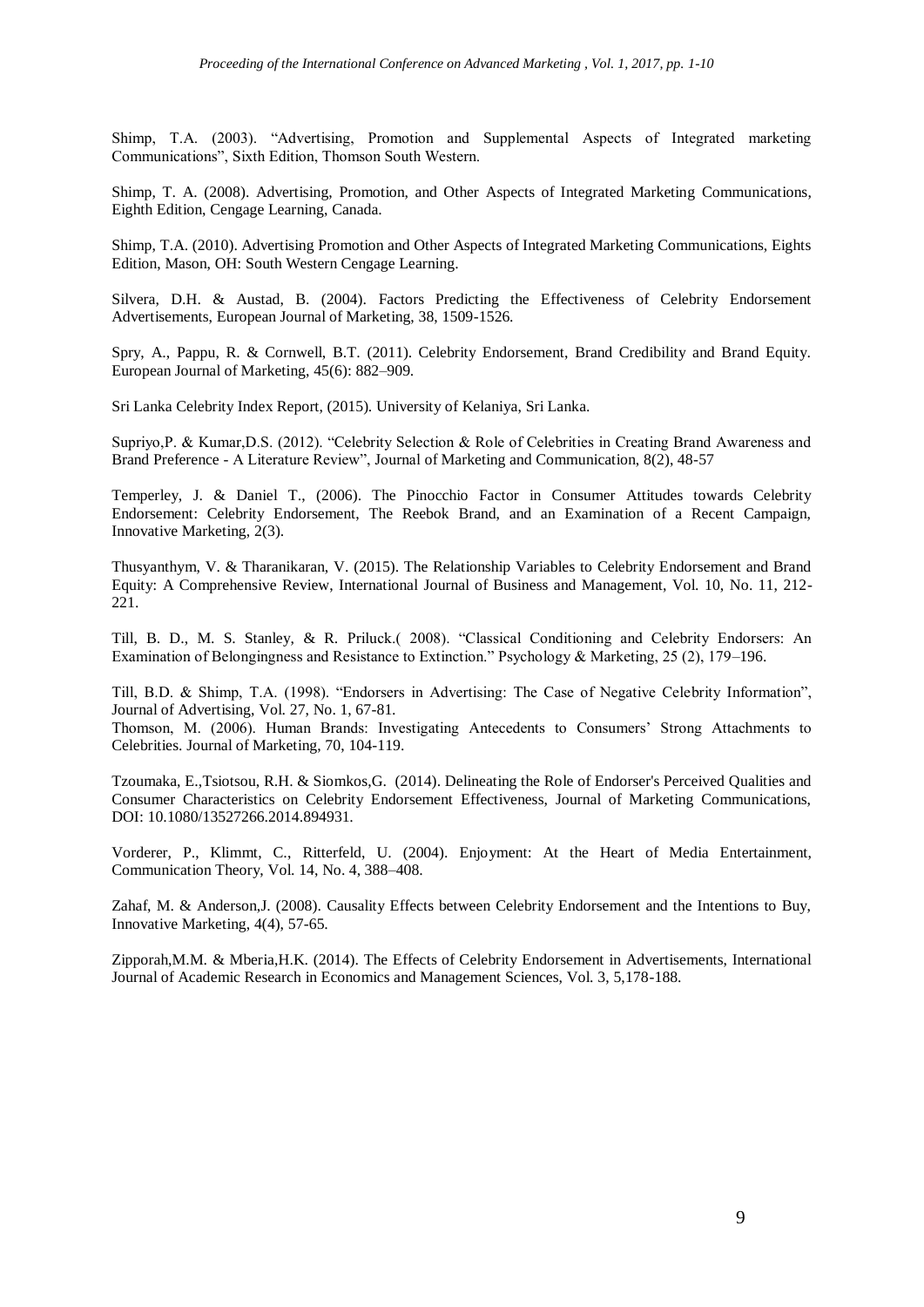# **The Impact of Public Relations on News Coverage**

# Arora P.<sup>1</sup>, Mahesh P.<sup>2</sup>, Sreedher R.<sup>3</sup>

*School of Journalism & Mass Communication, Apeejay Stya University, Sohna, Haryana, India School of Media and Communication, Manipal University, Dubai School of Journalism & Mass Communication, Apeejay Stya University*, *Sohna, Haryana,* 

*India* 

**Abstract:** With the increasing scope of news from varied sectors especially business and politics, since the last 15 years, the role of Public Relations (PR) practitioners has also augmented as a communication strategist and facilitator of information. Both the journalists and PR practitioners share a symbiotic relationship and help in disseminating information to their target audience. This theoretical paper identifies various PR strategies like news framing and paid PR which play an important role in influencing news coverage.

**Keywords:** Public Relations; journalists; media influencers

# **Introduction**

Does a Public Relations campaign hold the power to affect the news content? Are there other factors besides PR that may influence news stories? Well ethically, the answer should be no, but factually the answer is yes. The field of journalism and Public Relations (PR) is centuries old and has been practiced across cultures. The journalists and PR professionals share a synergetic relationship making each one of them dependent on each other. From writing the traditional form of press releases to creating speeches and quotes for the spokespersons, to managing corporate pseudo-events, PR practitioners have become the communication facilitators for the media. While the practice of PR is considered to be inclusive of persuasion, information, communication management, etc; journalism is about ethically reporting the piece of news. Though it is more in theory than in practice and the business of Public Relations continues to evolve with time.

# **Role of PR in framing news**

PR practitioners have been known as image-makers as well as spin doctors of news. Studies have identified the importance of sources in shaping the content of the news and PR practitioners play an important role as one of the sources. PR has been associated with structured messaging and framing is an extension to this. Thurlow (2009) in a study using in-depth semi-structured interviews asked PR practitioners to examine their own perception of their professional identity along with the negative societal perception of the profession. The results indicate that PR practitioners are trying to construct a good image of themselves and their profession. However, they mentioned that their commitment lied with the organisations they represented and if their practices were unethical, it was a challenge for them too. Hence, the study indicated that the perception of PR being a spin doctor can actually be turned-around once the practitioners demonstrate ethical practice. However, alignment between the organisation's messages and the communication role of PR practitioners may create a situation of conflict. The study identified that it is organisation that promote and allow the concept of spin of information.

In a study, De Vreese and Elenbaas (2009) found that in politics specifically, journalists tend to apply a strategic frame when covering press and publicity processes. Even the initial pitch that a PR shares with the media, helps in framing the agenda of the media house (Athal, 2014). In fact the mis-interpretation or inaccuracy in the news

International Conference on Advanced Marketing, 26 – 27 January 2017, Colombo, Sri Lanka

Corresponding Author : Arora P[.;poojasikka@yahoo.com](mailto:poojasikka@yahoo.com)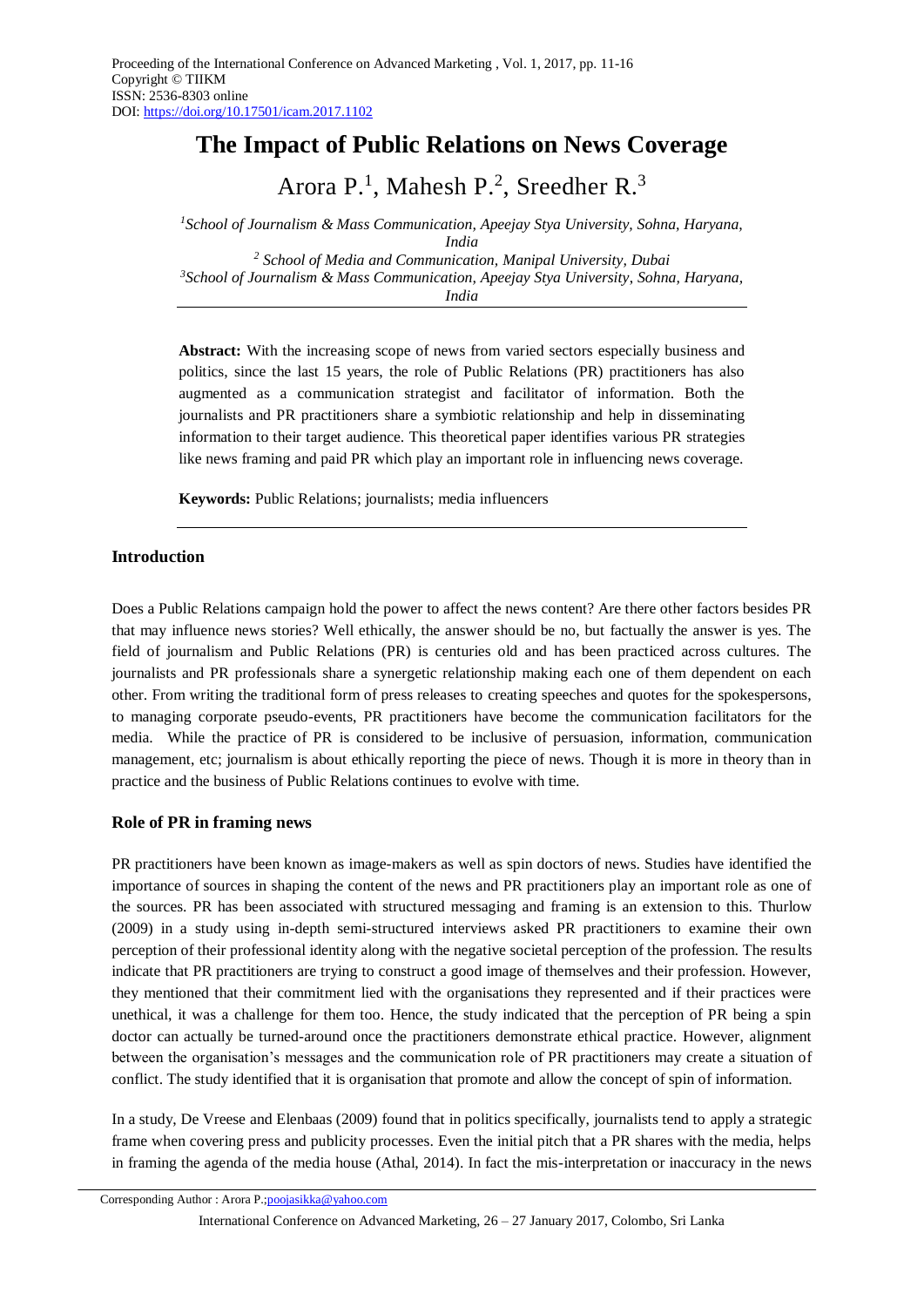stories can be a result of an inaccurate frame.

Hallahan (1999) argued that PR practitioners play a central role in constructing frames to influence media and public perceptions. Organisations should hence create their own frames in order to establish effective relationship with their respective stakeholders. Calabrese (2016) identified that a media campaign without a frame will not be successful. For PR practitioners, framing of messages is intended for the target audience of the organisation they represent. The media relations experts, direct the framed message in the form of a press release, statement to the journalist.

As per Holody (2006), the press releases sent out by PR practitioners place the most important information in the beginning and the least one near the end. Information shared in the form of statements or press releases from the PR department challenge the objectivity of journalism and the audience eventually is not able to understand the message as the majority of the news will be around the initial sender of information (Romy, 1994). Many studies have also highlighted that for many years that information in American newspapers was driven by PR.

The ultimate objective of two professionals like PR and journalism is to get a news published whether it is on a particular corporate, politician, non-profit organisation or an individual and so on. And some of the main factors affecting news coverage lie in its intrinsic process which is presented under the following four headings: simplification, identification, sensationalism and the news barrier. It is an editor of the publication who decides if the news is worthy or is quality news. Sometimes a good rapport with the journalists also helps in getting a mention or two in the paper.

Grunig, J, etal (1992) identified four models of PR which focus on the role of PR representatives in disseminating information to the media. These models are as follows:

- **Press agentry model** includes a one-way communication format for disseminating information from the sender to the receiver. It does not include a feedback mechanism, for instance a PR representatives in the 19<sup>th</sup> century shared one-way information on the organisation's story, USP, products and so on with their target audiences. This practice was more like imposing the information on the user and in the absence of a feedback mechanism, the information could be incomplete as well as distorted. This has been especially used for reputation management as it also involves manipulation with positive information only. This practice is commonly used by PR practitioners who represent high profile clients or organisations to influence their respective publics with media coverage (Beke, 2014), somewhat like exclusive celebrity stories, fake rallies and photographs circulated in a magazine, TV or online who attract unwanted media attention – good or bad (Powell, 2013) rather than any understanding on the reason behind the news coverage. Even few educational and non-profit organisations also practiced this form as it would not just include reaching out to the stakeholders through press releases, but also through other communication tools like a website (Butterick, 2011). It is hence unquestionable to say that this model is being practiced till date, not just because of the corruption it has brought in the system with freebies and gifts but it is also because of the curiosity of the target audience on the nature of event or the individual or organisation; however, it is difficult to comment on its ethical aspect.
- **Public information model** emphasises on circulating relevant and meaningful information related to an individual or an organisation through the various publics of the same. It is contrary to the press agentry model which only focused on unwanted media coverage which was not of much relevance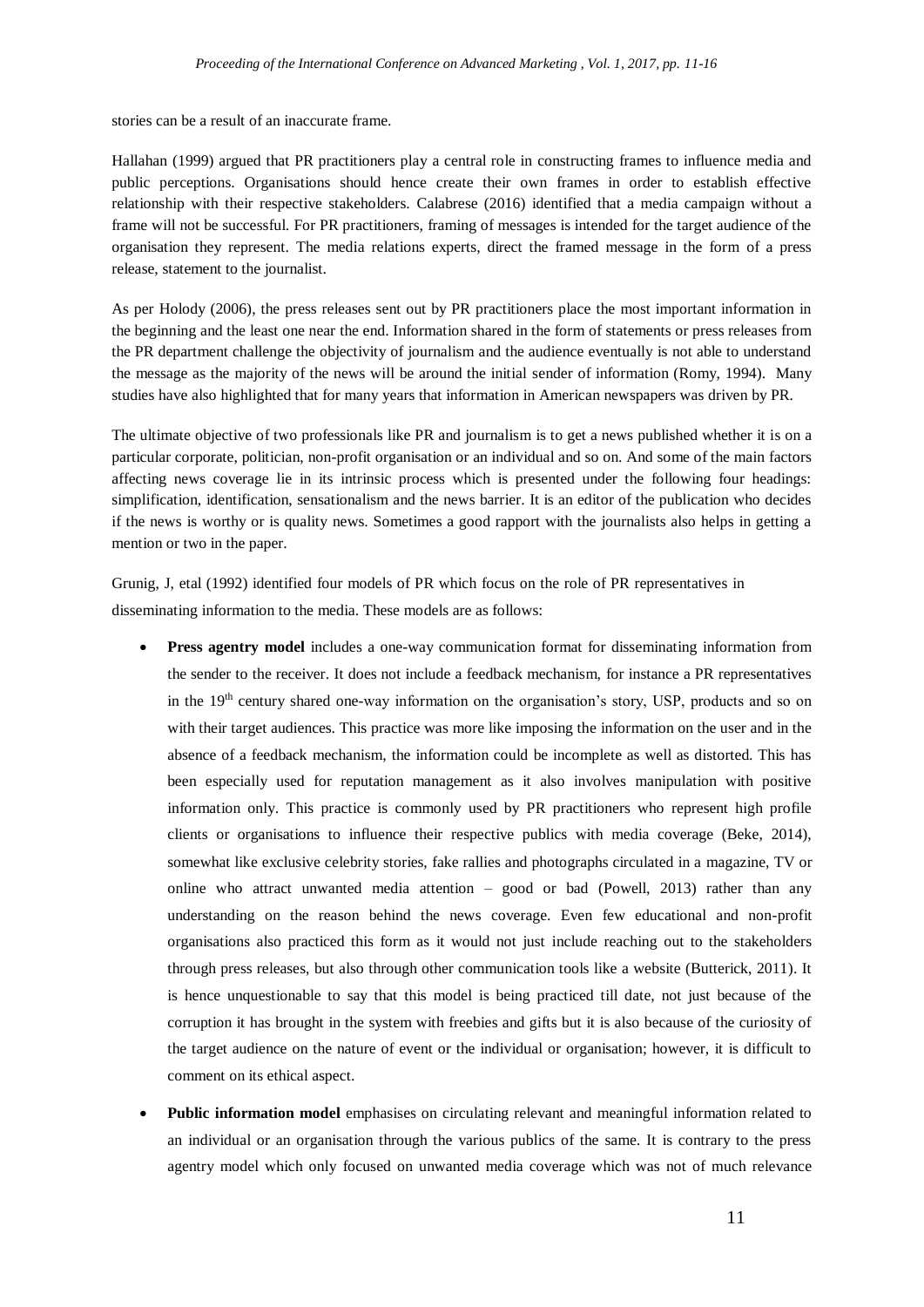except being entertaining for the target audience. The communication agents following this model need to have a flair for writing and should be good at compiling their thoughts in a strategic manner and communicating either through a press release, video release, newsletters, brochures, magazines, online blogs and so on. Such PR tools usually help to convey the relevance of a product or service or development by an organisation to its target audience. According to Theaker (2004), this model does not aim at persuasion and it only focusses on sharing accurate information. Morris (2014) highlighted that Ivy Lee recommended his clients to be truthful with their approach even in crisis situations through a press statement or press release. Lee was both appreciated by clients for good and honest media coverage, but was also criticised by many. This model can be correlated with the current scenario but in an exaggerated form, that is PR representatives are highly criticised by journalists for spamming their inboxes with the information in the form of a press release which may not always be news-worthy.

- **Two-way asymmetrical model** involves the two-way communication between the sender and receiver. According to Theaker (2004), the model is different from the earlier two as it introduces the concept of feedback mechanism along with persuasion and manipulation, in an unbalanced nature. In this the aim is to understand the attitude and requirements of the target audience and accordingly implement the communication PR campaign. It however does not impact the working of the organisation.
- **Two-way symmetrical model** amongst the other three PR models, is the most ideal and relevant approach. This model adopts a two-way approach of the feedback mechanism to enhance organisation's reputation and position the brand among the target audience. The use of social media by organisations in the current scenario is the perfect example to explain this model. Organisations use social media portals to enhance their brand's visibility and reputation using the feedback mechanism. Even in critical situations when a customer uses the medium to complain about a particular product or service, the brand can respond with their side of the story. Cameron (2008) pointed out the example of Starbucks which uses this model to make its brand and products better.
- Buterick (2011) highlighted that it is not necessary that a PR practitioner will only use a particular PR model while devising the communication strategies. It completely depends on the environment in which they are being implemented. Hence, according to Murphy (1991), PR practitioners actually follow a mixed motive model.
- **Excellence model** includes features of both symmetrical and asymmetrical model that is a PR strategy will either focus on altering an organisation's behaviour or of the publics. With this model, the difference between the mixed motive and two-way symmetrical model disappears (Heath 2001).

#### **Use of Paid PR route to influence media**

Even though the concept of new age media and digital PR has become extremely prevalent across the globe, India is still growing on its traditional media. Similarly, the demand of the media hungry organizations, sectors, brands is not just fulfilled by the regular traditional PR approach and tools. Hence, there have been some noticeable instances which have almost blurred the lines between PR and marketing and have increasingly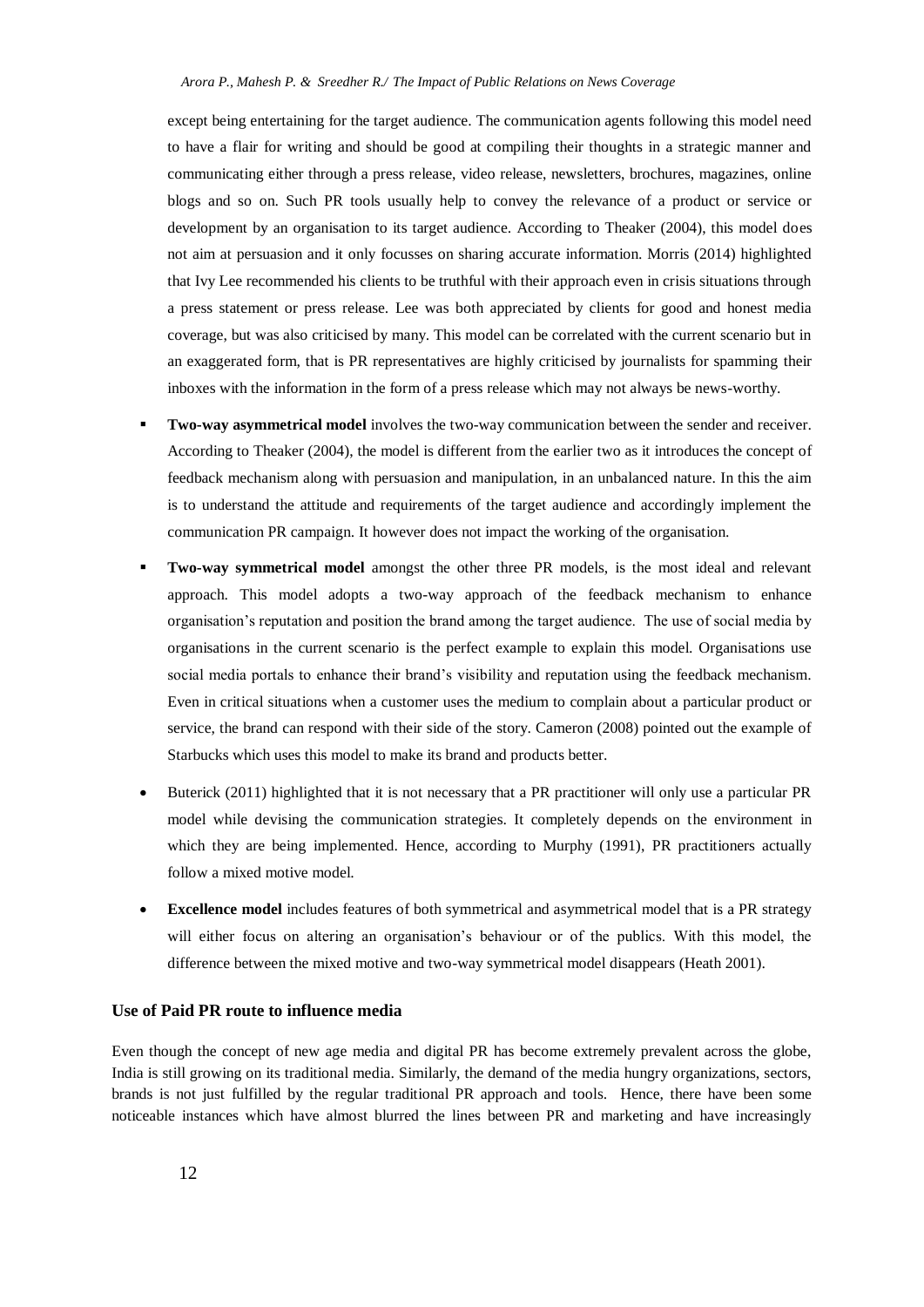questioned the credibility of the former. This falls under the broad category of 'Paid PR' which includes sponsored content or advertorials, exchange of gifts or exchange of bribes and private treaties. In 2009 assembly elections across Maharashtra, the real political issues took a back-seat and the positive coverage basis paid route became the flavor of the season. (Sainath, P. 2011).

The in-sufficient subscription revenues have given rise to the trend of paid or sponsored content. Advertorials or sponsored content are nothing but paid editorials which are gaining a lot of attention and corporates are showing preference towards it- simply because it ensures a one-sided content and details information about their products, services and top management. In fact, instead of the word 'advertisement', other terms like media marketing initiative, special promotional feature, etc. are being used in the case of advertorials. However, some advertorials mislead the readers as their identities as advertisements are not fully or obviously disclosed. This is in a way against the individual's right to information (Thakurta, P.G., 2012).

Another grey area which has sparked a lot of attention of the organizations is the private treaties scheme which is an exchange of favorable media coverage in return of stakes in the firm. This is why there exists an obvious conflict of interest when the media house who has a private treaty with an organization starts to report on them in positive light.

Exchange of bribes or expensive gifts as part of the press kits during pseudo-events have also crept in as a regular practice now. These have become a common strategic way to influence the media and raise their expectations. PR professionals especially strategize on the innovative and creative gifts they can share with the media during brand launch. This unethical practice was initially noticed by journalists and in the 1980s for a brief time two publications from the Express Group as part of their editorial policy started mentioning at the end of news report what was given to select journalists who attended an organization's press conferenceirrespective of the size, shape and quantity of the gift (Thakurta, P.G. 2012). Another practice to ensure positive coverage are the sponsored trips or media junkets or a paid- for- visit by the organizations for the journalists (Haq, R. 2015).

Despite of all the above techniques, the final story which usually gets published is different from that expected by a PR personnel. This is because a journalist connects with both direct as well as indirect sources of information for his or her story. Direct source can be through PR representatives of the organization who share a particular news and indirect source can be people unrelated to the organization (Shoemaker, P.J and Reese, S.D, 1996) and keeps the story balanced. Beyond these the organization's internal editorial, marketing and promotion policy can play a role in affecting the journalist's decision to write on a particular organization. This paper attempts to analyze some of these factors by asking journalists on what according to them affects news story and their perception of the PR industry.

# **Conclusion**

The competition in brands, markets, sectors, and so on, have enlarged the role of PR practitioners in the current scenario. The paper identifies the growing demand of PR practices and multiple strategies adopted by organisations globally to get free editorial news coverage, which in a way has both pros and cons. In a positive way, the PR practitioners understand the concept of newsworthiness and accordingly frame the news or information for the media. On the contrary, the greediness for news coverage or stories have led organisations to follow unethical practices like the paid PR route which include freebies or gifts, private equity, etc which in a way are blurring the lines between PR and marketing.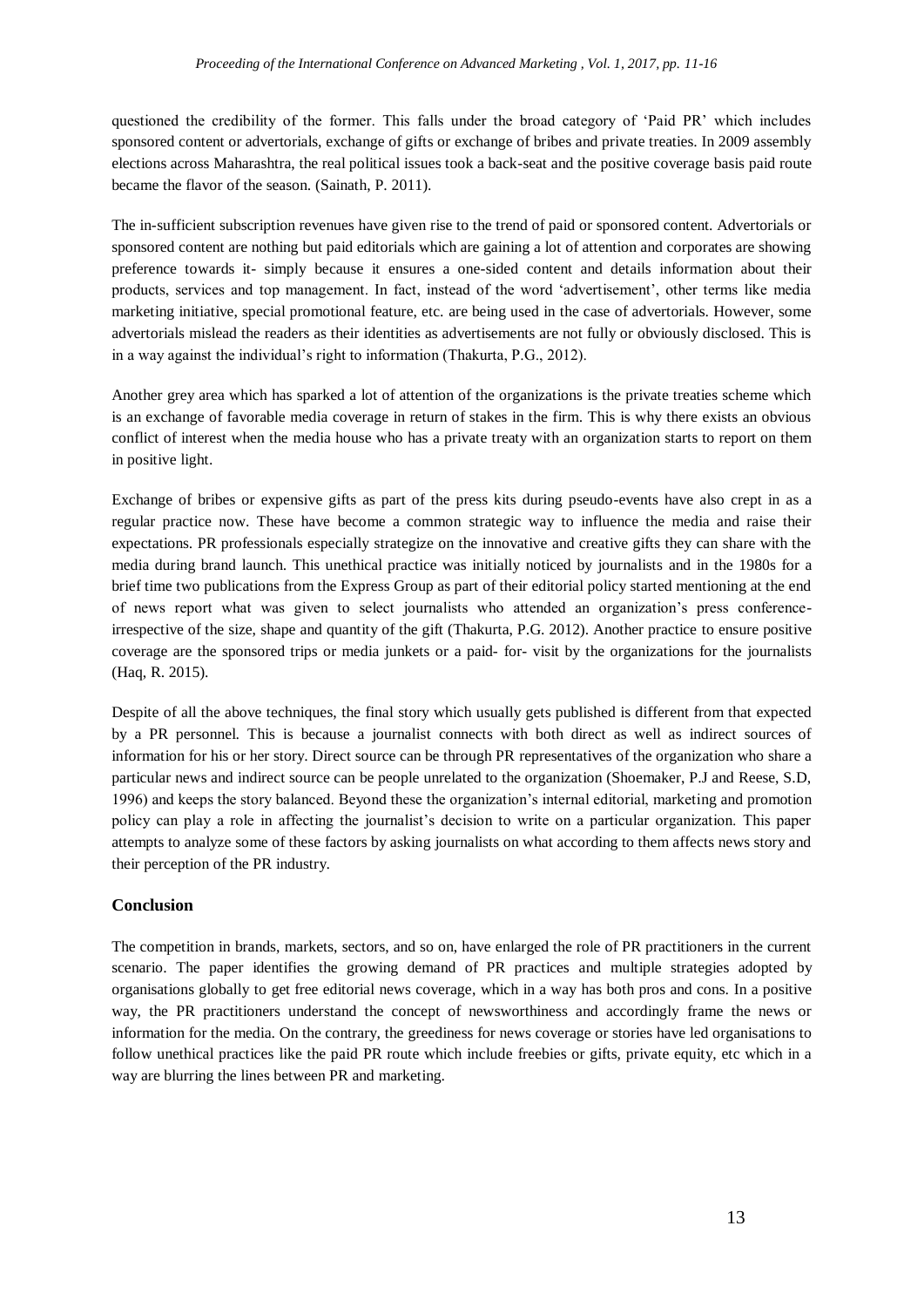#### **References**

Addis, K. (2015). Sponsored Content: The New King in Town, available at- [https://www.prsa](https://www.prsa-ncc.org/aggregator/sources/4?page=2)[ncc.org/aggregator/sources/4?page=2](https://www.prsa-ncc.org/aggregator/sources/4?page=2)

Athal, K. (2014). Interview: Role of Public Relations Practitioners During Crisis, available at <https://athalkrishna.com/2014/08/13/interview-role-of-public-relations-practitioner-during-crisis/>

Bansal, S & Shirsat, B.G. (2009). Bennett, Coleman's private treaties business sees sharp value erosion. *Business Standard*, available at [http://www.business-standard.com/article/companies/bennett-coleman-39-s](http://www.business-standard.com/article/companies/bennett-coleman-39-s-private-treaties-business-sees-sharp-value-erosion-109051100023_1.html)[private-treaties-business-sees-sharp-value-erosion-109051100023\\_1.html](http://www.business-standard.com/article/companies/bennett-coleman-39-s-private-treaties-business-sees-sharp-value-erosion-109051100023_1.html)

Bansal, S (2014). Trai calls for ban on private treaties and paid news. *Mint E-paper*, available at [http://www.livemint.com/Consumer/pvgDigGxKSPj13CcgSFIpO/Trai-calls-for-ban-on-private-treaties-and](http://www.livemint.com/Consumer/pvgDigGxKSPj13CcgSFIpO/Trai-calls-for-ban-on-private-treaties-and-paid-news.html)[paid-news.html](http://www.livemint.com/Consumer/pvgDigGxKSPj13CcgSFIpO/Trai-calls-for-ban-on-private-treaties-and-paid-news.html)

Beke, T. (2014). Litigation Communication: Crisis and Reputation Management in the Legal Process, available at-

https://books.google.co.in/books?id=Ja29BAAAOBAJ&pg=PA31&lpg=PA31&dq=Litigation+Communication: [+Crisis+and+Reputation+Management+in+the+Legal+Process+By+Thomas+Beke&source=bl&ots=7W8XOXJ](https://books.google.co.in/books?id=Ja29BAAAQBAJ&pg=PA31&lpg=PA31&dq=Litigation+Communication:+Crisis+and+Reputation+Management+in+the+Legal+Process+By+Thomas+Beke&source=bl&ots=7W8XOXJKmU&sig=Yv1a0g3MyDBpQUlmMagthb_z7oM&hl=en&sa=X&ved=0ahUKEwjg9orL5szSAhUKnZQKHX9aAD0Q6AEIOTAF#v=onepage&q=Litigation%20Communication%3A%20Crisis%20and%20Reputation%20Management%20in%20the%20Legal%20Process%20By%20Thomas%20Beke&f=false) [KmU&sig=Yv1a0g3MyDBpQUlmMagthb\\_z7oM&hl=en&sa=X&ved=0ahUKEwjg9orL5szSAhUKnZQKHX9](https://books.google.co.in/books?id=Ja29BAAAQBAJ&pg=PA31&lpg=PA31&dq=Litigation+Communication:+Crisis+and+Reputation+Management+in+the+Legal+Process+By+Thomas+Beke&source=bl&ots=7W8XOXJKmU&sig=Yv1a0g3MyDBpQUlmMagthb_z7oM&hl=en&sa=X&ved=0ahUKEwjg9orL5szSAhUKnZQKHX9aAD0Q6AEIOTAF#v=onepage&q=Litigation%20Communication%3A%20Crisis%20and%20Reputation%20Management%20in%20the%20Legal%20Process%20By%20Thomas%20Beke&f=false) [aAD0Q6AEIOTAF#v=onepage&q=Litigation%20Communication%3A%20Crisis%20and%20Reputation%20](https://books.google.co.in/books?id=Ja29BAAAQBAJ&pg=PA31&lpg=PA31&dq=Litigation+Communication:+Crisis+and+Reputation+Management+in+the+Legal+Process+By+Thomas+Beke&source=bl&ots=7W8XOXJKmU&sig=Yv1a0g3MyDBpQUlmMagthb_z7oM&hl=en&sa=X&ved=0ahUKEwjg9orL5szSAhUKnZQKHX9aAD0Q6AEIOTAF#v=onepage&q=Litigation%20Communication%3A%20Crisis%20and%20Reputation%20Management%20in%20the%20Legal%20Process%20By%20Thomas%20Beke&f=false) [Management%20in%20the%20Legal%20Process%20By%20Thomas%20Beke&f=false](https://books.google.co.in/books?id=Ja29BAAAQBAJ&pg=PA31&lpg=PA31&dq=Litigation+Communication:+Crisis+and+Reputation+Management+in+the+Legal+Process+By+Thomas+Beke&source=bl&ots=7W8XOXJKmU&sig=Yv1a0g3MyDBpQUlmMagthb_z7oM&hl=en&sa=X&ved=0ahUKEwjg9orL5szSAhUKnZQKHX9aAD0Q6AEIOTAF#v=onepage&q=Litigation%20Communication%3A%20Crisis%20and%20Reputation%20Management%20in%20the%20Legal%20Process%20By%20Thomas%20Beke&f=false)

Butterick, K. (2011). Introducing Public Relations: Theory and Practice, available at<https://books.google.co.in/books?id=kyoQ1R2jQ1IC&printsec=frontcover#v=onepage&q&f=false>

Calabrese, C. (2016). Framing in Public Relations, available at<https://sites.psu.edu/cpcalabrese/2016/02/08/framing-in-public-relations/>

De Vreese, C.H. and Elenbaas, M.(2009). Spin doctors in the spotlight: Effects of strategic press and publicity coverage on perceptions of political PR. Public Relations Review, 35, 294–296, available at [https://claesdevreese.files.wordpress.com/2011/03/de-vreese-elenbaas\\_2009.pdf](https://claesdevreese.files.wordpress.com/2011/03/de-vreese-elenbaas_2009.pdf)

Grunig, J, etal (1992). Excellence in Public Relations and Communication Management, *Lawrence Erlbaum Associates, Inc,* available at-

<https://books.google.co.in/books?id=RZKMAQAAQBAJ&printsec=frontcover#v=onepage&q&f=false>

Hallahan, K. (1999). Seven Models of Framing: Implications for Public Relations. *Journal of Public Relations Research*, 11(3), 205-242.

Haq R. (2015), Modi's Soaring Rhetoric Amid Controversial Silicon Valley Visit, available at<http://www.riazhaq.com/2015/09/modis-soaring-rhetoric-amid.html>

Heath, etal (2001). Handbook of Public Relations (Reader version), available at<https://books.google.co.in/books?id=BJgcPCvcZn8C&printsec=frontcover#v=onepage&q&f=false>

Holody, K.J. (2006). Framing Death: The Use of Frames in Newspaper Coverage of and Press Releases about Death with Dignity (Master's Thesis).

Lekushoff, A. (2014). Convergence and Branded Content- How PR has Changed, available at<http://www.cision.ca/trends/convergence-and-branded-content-how-pr-has-changed/>

Mathew, S. (2016). Paid news and media industry: dynamics and status, *Amity Journal of Media* & Communication Studies, Vol. 6, No. 1